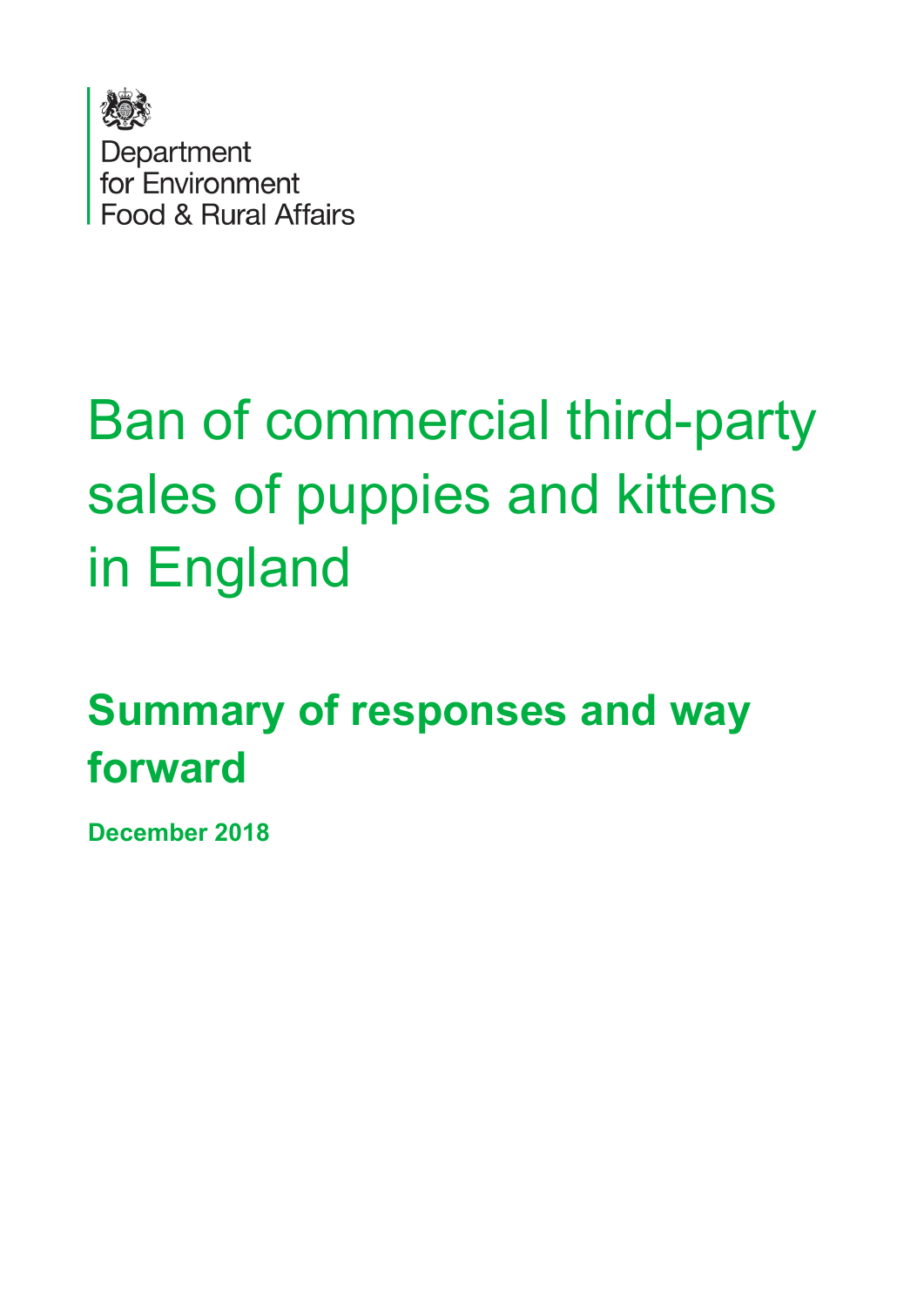

© Crown copyright 2018

You may re-use this information (excluding logos) free of charge in any format or medium, under the terms of the Open Government Licence v.3. To view this licence visit [www.nationalarchives.gov.uk/doc/open-government-licence/version/3/](http://www.nationalarchives.gov.uk/doc/open-government-licence/version/3/) or email [PSI@nationalarchives.gsi.gov.uk](mailto:PSI@nationalarchives.gsi.gov.uk) 

This publication is available at [www.gov.uk/government/publications](http://www.gov.uk/government/publications) 

Any enquiries regarding this publication should be sent to us at

[AnimalWelfare.Consultations@defra.gsi.gov.uk](mailto:AnimalWelfare.Consultations@defra.gsi.gov.uk)

[www.gov.uk/defra](http://www.gov.uk/defra)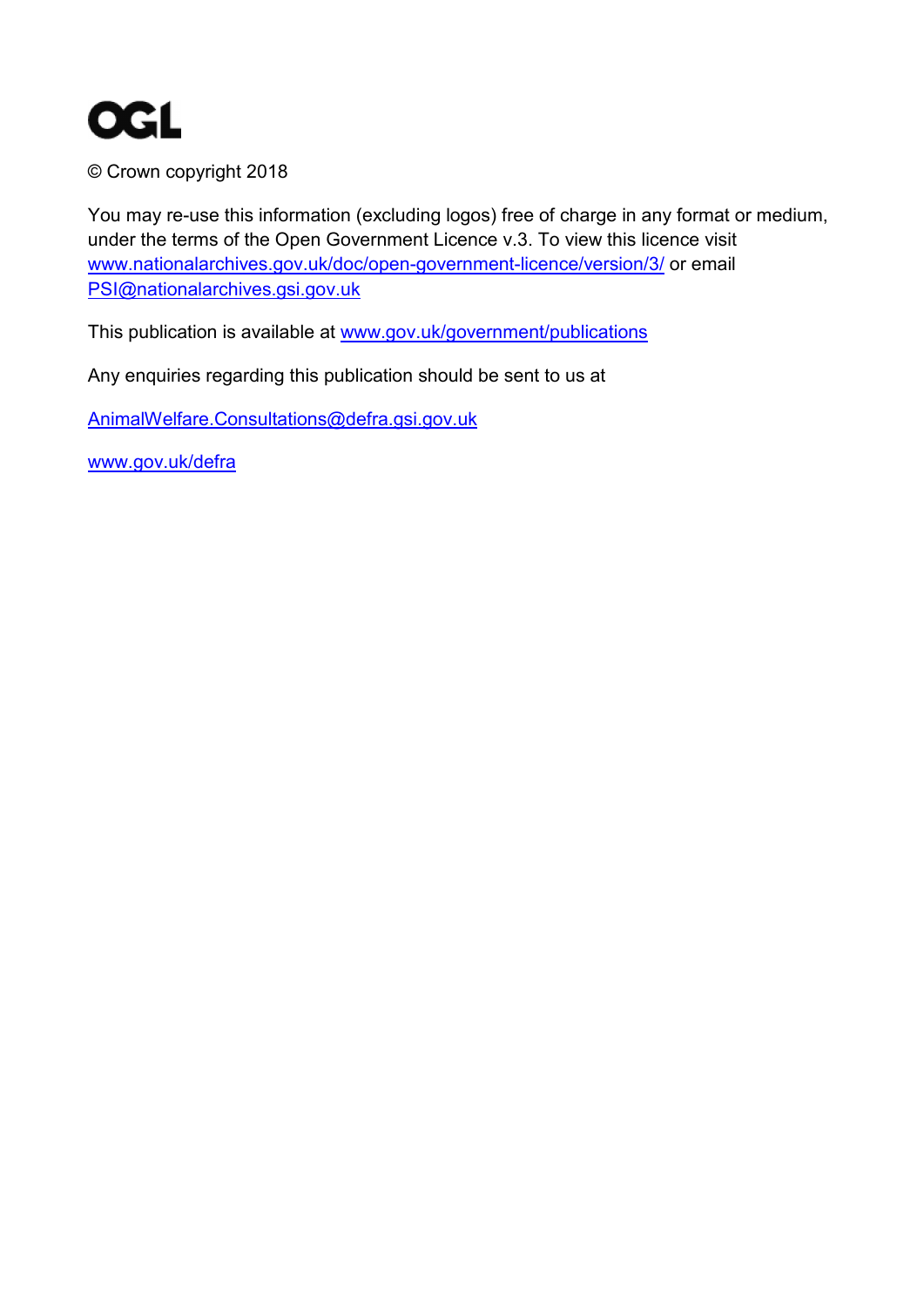### **Contents**

| The Animal Welfare (Licensing of Activities Involving Animals) (England) Regulations    |  |
|-----------------------------------------------------------------------------------------|--|
|                                                                                         |  |
|                                                                                         |  |
|                                                                                         |  |
|                                                                                         |  |
|                                                                                         |  |
|                                                                                         |  |
| Licensing of Non-Commercial Rescue and Rehoming Organisations12                         |  |
|                                                                                         |  |
|                                                                                         |  |
|                                                                                         |  |
|                                                                                         |  |
|                                                                                         |  |
|                                                                                         |  |
|                                                                                         |  |
|                                                                                         |  |
|                                                                                         |  |
|                                                                                         |  |
| Annex A: Selected list of businesses and charitable organisations that responded to the |  |
|                                                                                         |  |
|                                                                                         |  |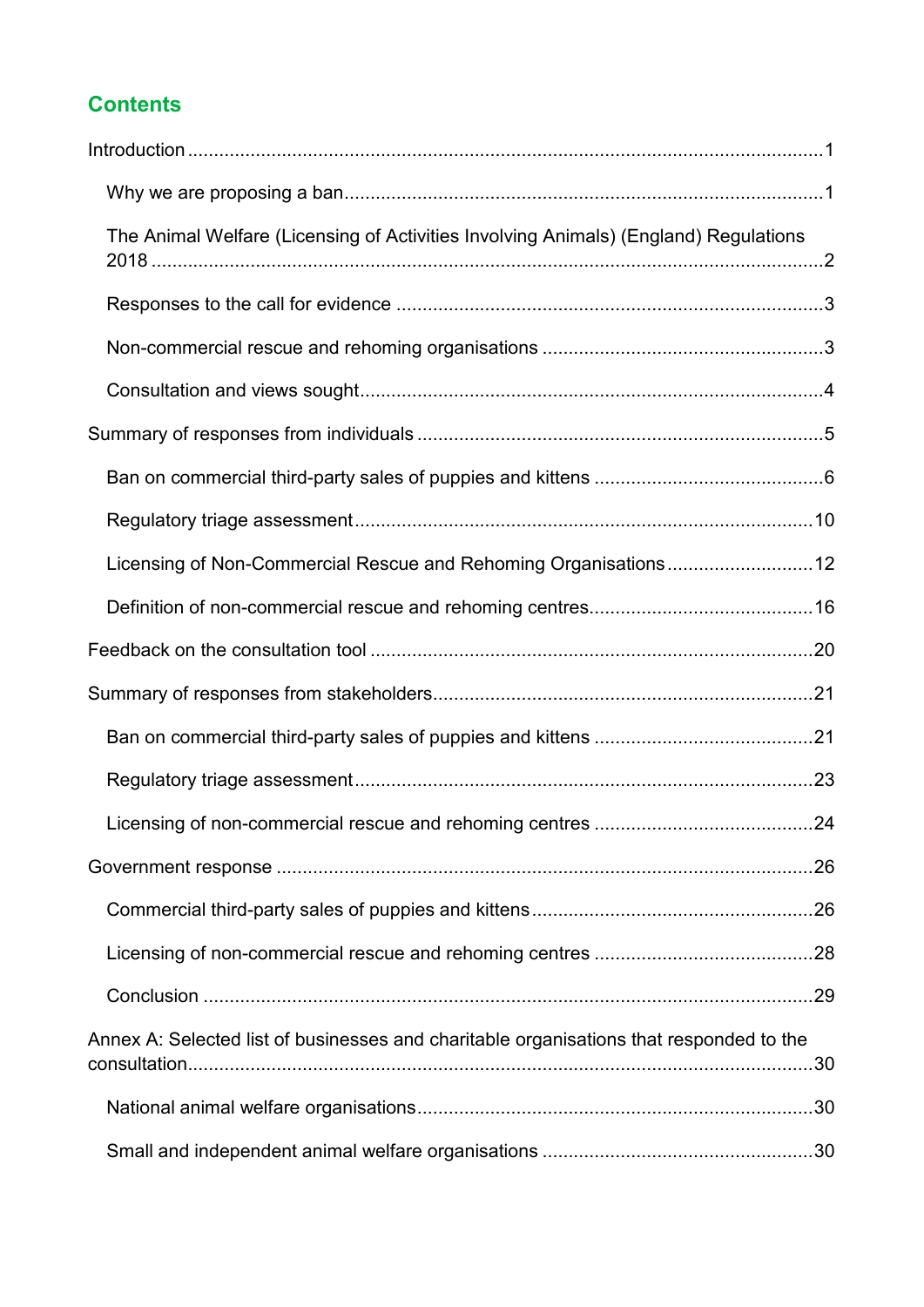# <span id="page-3-0"></span>**Introduction**

- 1. This document provides a summary of responses to the Department of Environment, Food and Rural Affairs' (Defra) consultation exercise on the proposed ban of commercial third-party sales of puppies and kittens in England. The consultation ran for four weeks from the 22 August until the 19 September 2018. This document provides a summary of the responses received and details the next steps for the proposals on commercial third-party sales and rescue and rehoming centres. We are grateful to all the individuals and organisations that took the time to respond to this consultation. Given the number of responses, it does not offer a detailed opinion on all comments received. A copy of the original consultation document is available at: <https://consult.defra.gov.uk/animal-health-and-welfare/third-party-sales/>
- 2. Commercial third-party sellers are those who are licensed pet sellers, but are not licensed pet breeders; they will hold a licence under either the Pet Animals Act 1951 or the Animal Welfare (Licensing of Activities Involving Animals) (England) Regulations 2018 ("the 2018 licensing regulations") to sell puppies and kittens commercially that they have not bred themselves. "Puppy" and "kitten" mean a dog or cat that is under six months old.
- 3. Currently, puppies and kittens can either be purchased via a third-party seller, or directly from a breeder. There are no records of the number of puppies sold via thirdparties but estimates range between 40,000 and 80,000 in Great Britain per year. A number of responses to the government's Call for Evidence on the issue (e.g. Canine Action UK) suggested that there are about 74 pet shop licence holders actively selling puppies, of which 63 are in England.
- 4. The government is proposing to ban commercial third-party sales of puppies and kittens in England. This will prevent pet shops, pet dealers, and other outlets from selling these animals in England unless they themselves had bred them. The ban will extend to England only, because animal welfare is a devolved matter. However, the government will pursue a coordinated approach with the devolved administrations as far as appropriate and practicable.

## <span id="page-3-1"></span>**Why we are proposing a ban**

5. There are concerns that commercial third-party sales lead to poorer welfare conditions for the animals compared to when people buy directly from the breeder. Third-party sellers can be supplied by high-volume commercial breeding establishments. This supply chain can result in the early separation of puppies and kittens from their mothers, the introduction to new and unfamiliar environments, and the increased likelihood of multiple journeys the puppies and kittens have to undertake. All of these can contribute to an increased risk of disease and a lack of socialisation and habituation for puppies and kittens.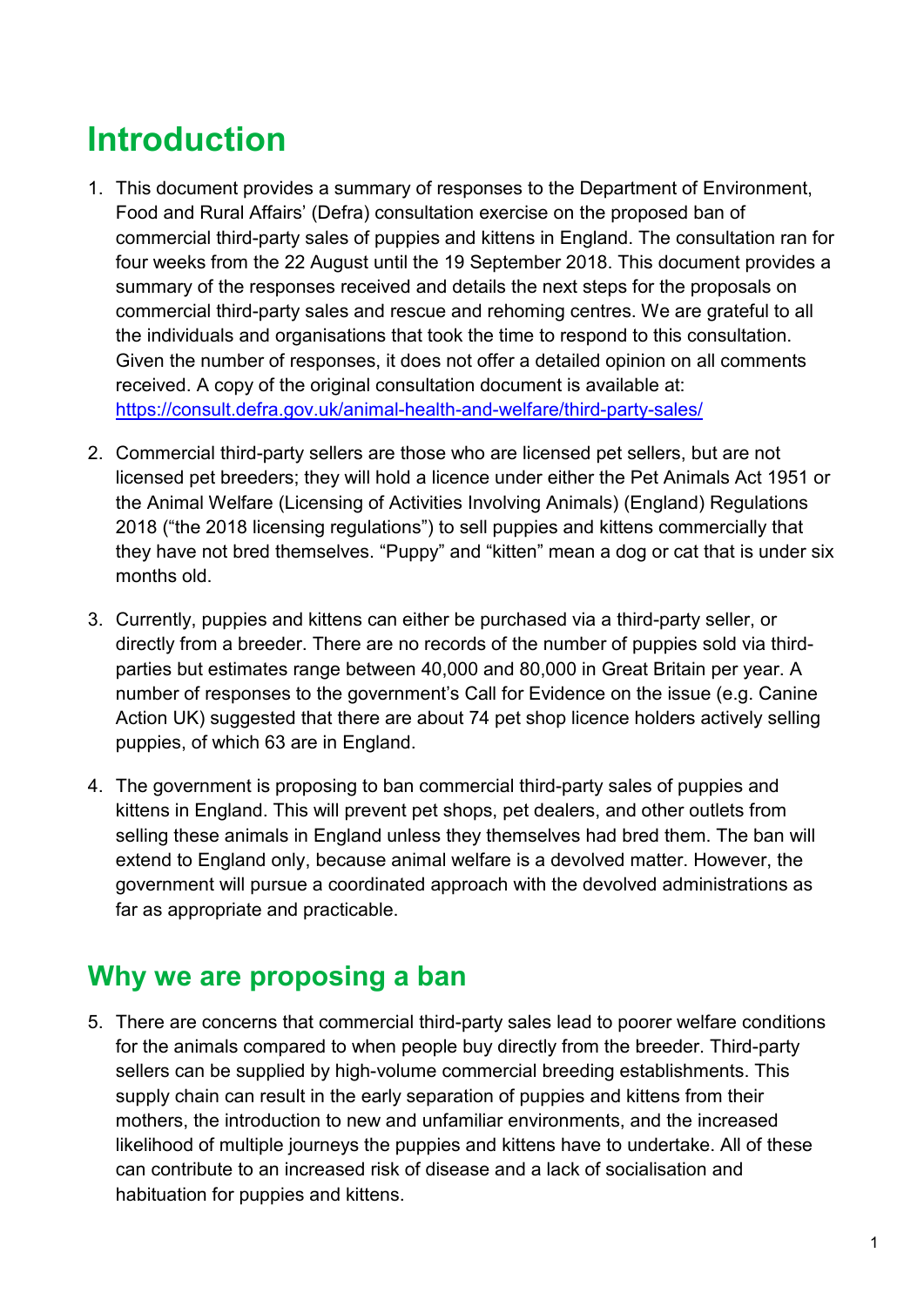- 6. In addition, there are concerns that commercial third-party sales may be associated to a greater degree with impulse purchases. These may have consequences not only for the animal but also for owners, including unexpected vet bills, issues with socialisation, and increased numbers of pets being given up or having to be rehomed.
- 7. The rationale for a ban on commercial third-party sales is that such a ban will further protect the welfare of puppies and kittens and is an important step to improving standards in breeding establishments. A ban will:
	- Ensure consistency with government advice that purchasers should seek to see puppies or kittens with their mother;
	- Incentivise welfare improvements in high volume commercial dog breeding establishments by ensuring transparency, accountability and appropriate remuneration for breeders;
	- Assist purchasers in making informed choices based on seeing a puppy or kitten with its mother, and encourage responsible buying decisions;
	- Reduce the sale of puppies which have not been bred to recognised standards of welfare in England.

# <span id="page-4-0"></span>**The Animal Welfare (Licensing of Activities Involving Animals) (England) Regulations 2018**

- 8. The 2018 licensing regulations significantly modernise and enhance the welfare requirements applying to dog breeding, pet sales and other pet-related activities licensed by local authorities in England. They came into force on 1 October 2018. These reforms introduce a wide range of improvements. In particular they:
	- Require all licensed dog breeders and licensed sellers of all pet animals, including sellers who are not also breeders, to adhere to enhanced strict statutory minimum welfare standards linked to the animals' welfare needs set out in the Animal Welfare Act 2006.
	- Prohibit the sale of puppies, kittens, ferrets or rabbits below eight weeks of age. This is also supported by recent changes to Defra's statutory Cat and Dog Welfare Codes which provide guidance aimed at cat and dog owners.
	- Require any licensed pet seller advertising pets for sale to include their licence number in the advert as well as identifying the local authority that issued it, a photo of the pet, its age, country of residence and country of origin. This will help people identify pets offered for sale from unlicensed sellers including those based abroad.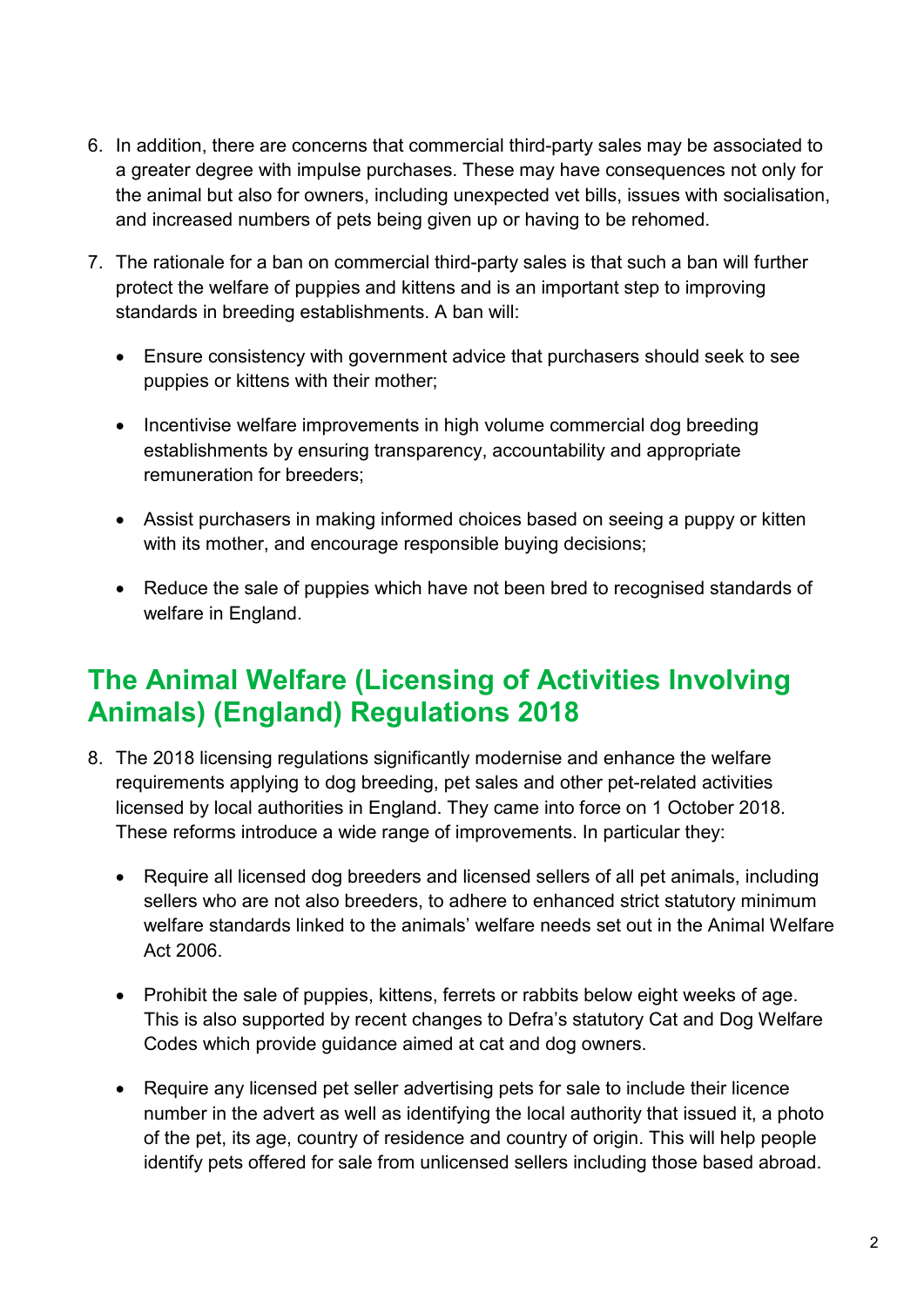- Require the sale of a dog to be completed in the presence of the purchaser on the premises where the licensed seller or licensed breeder has been keeping the dog, thereby banning online sales by licensed sellers and breeders.
- Require licensed dog breeders to show puppies alongside their mother before a sale is made and only sell puppies they have bred themselves.
- 9. The proposed ban on commercial third-party sales could be introduced through a new licence condition in Schedule 3 of the 2018 licensing regulations (Specific conditions: selling animals as pets). It would include a prohibition on licence holders from selling puppies and kittens that they have not bred themselves.

# <span id="page-5-0"></span>**Responses to the call for evidence**

- 10.A Call for Evidence was launched in February 2018 to gather evidence around the impacts of a ban on commercial third-party sales of puppies and kittens. We received just over 300 responses. Of these, around 70% provided arguments in favour of a ban and less than 10% provided arguments against.
- 11.A number of leading sector organisations expressed support for the ban due to welfare concerns associated with third-party sales. Organisations that supported the ban included the RSPCA, Cats Protection, the International Fund for Animal Welfare, Canine Action UK, Care and Respect Includes All Dogs (C.A.R.I.A.D), the British Veterinary Association/British Small Animal Veterinary Association (BSAVA), Dogs Trust, Kennel Club, People's Dispensary for Sick Animals (PDSA), and Battersea Dogs and Cats Home. They suggested that animals sold by third-parties can have a higher risk of serious health and behavioural problems arising from a lack of socialisation and habituation than animals sold by the breeders. This was considered to be linked to the additional travel from the place of birth to sale, change in environment and surroundings, and often premature separation from the animal's mother.
- 12. The Pet Industry Federation, Blue Cross and the Ornamental Aquatic Trade Association provided views about the impact to the pet industry and whether such a ban would improve animal welfare.
- 13.The Canine & Feline Sector Group, which represents the whole sector, supported the principle of a ban and considered that the 2018 licensing regulations could be allowed to bed in before additional action is taken.

# <span id="page-5-1"></span>**Non-commercial rescue and rehoming organisations**

14.In response to the Call for Evidence, a number of stakeholders raised a concern that third-party sellers could attempt to circumvent the ban by presenting themselves as rescue and rehoming charities. This is because under current guidance a breeder's licence is not required by 'Registered charities that rehome puppies that are born to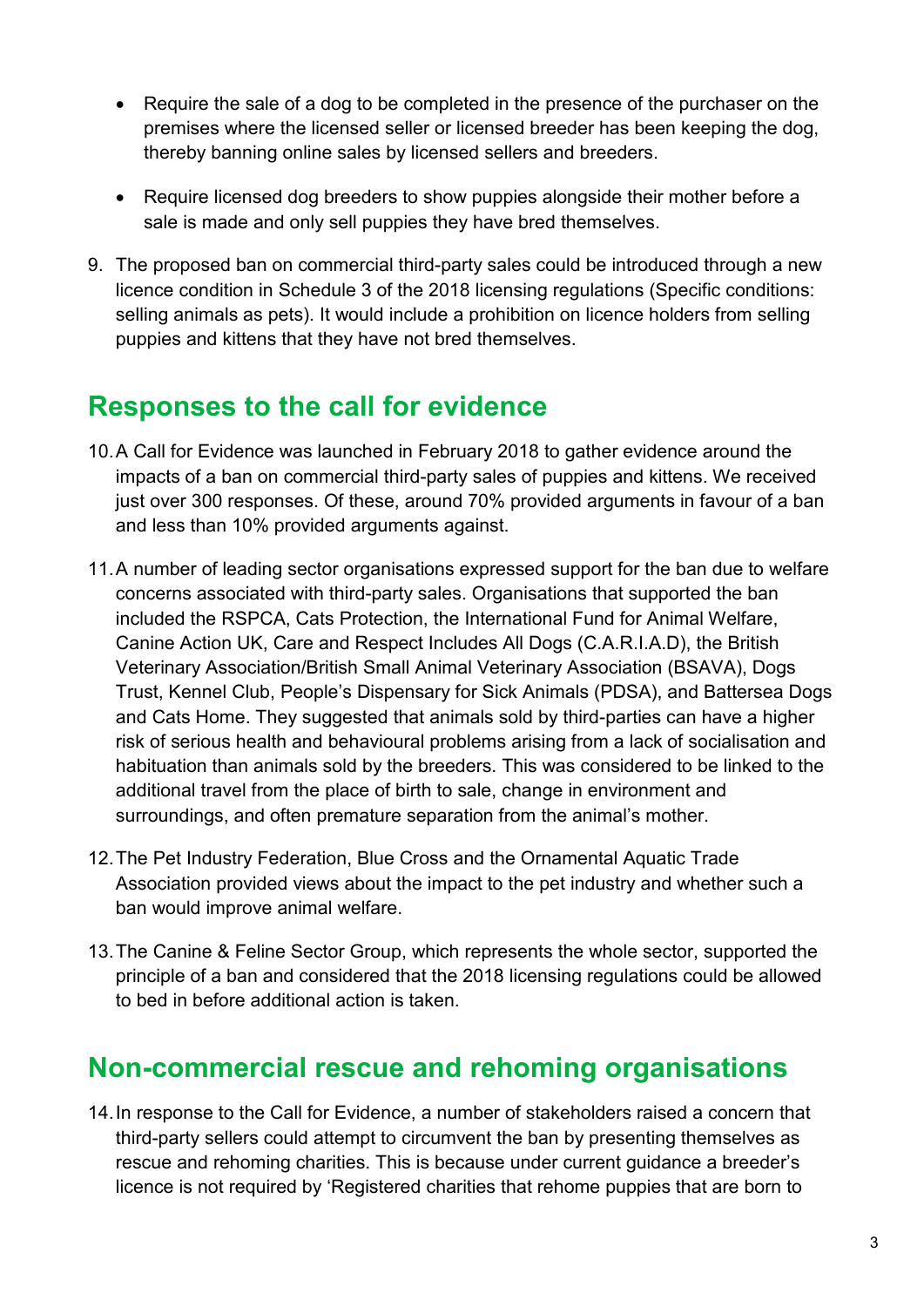rescue dogs, unless such charities are in practice running this element of their operations as a business activity.'[1](#page-6-1)

- 15. Currently, rescue and rehoming organisations, where a significant rehoming fee is charged and the operation is geared to profit-making, must be licensed as pet sellers under the 2018 licensing regulations. A commercial rehoming centre which is licensed as a pet seller would be subject to the ban on commercial third-party sales, and would be unable to sell puppies and kittens under six months of age that they had not bred themselves.
- 16.There have also been concerns expressed about poor welfare and poor biosecurity in some rescue and rehoming centres, especially where the puppies or kittens are sourced from abroad.

# <span id="page-6-0"></span>**Consultation and views sought**

- 17.The consultation was primarily focused on the proposal to ban commercial third-party sales of puppies and kittens. The consultation proposed three policy options for respondents to consider:
	- Option 1: Do nothing.

-

- Option 2: Introduce a ban on commercial third-party sales of puppies and kittens in England.
- Option 3: Introduce a ban on commercial third-party sales of puppies and kittens in England and run an information campaign to raise awareness of best practice when it comes to purchasing a puppy or kitten.
- 18.Whilst the consultation also sought views on the licensing of non-commercial rescue and rehoming centres, this proposal was not included in the accompanying regulatory triage assessment (RTA) and would need to be subject to further engagement and consultation with stakeholders.
- 19.The next part of this document provides a summary of the responses received by individuals. This is followed by a summary of responses received by key stakeholders. The final part outlines the government's next steps.

<span id="page-6-1"></span><sup>1</sup> [http://www.cfsg.org.uk/The%20Animal%20Welfare%20Licensing%20of%20Activities%20Involvi/d.%20Defra%20Guid](http://www.cfsg.org.uk/The%20Animal%20Welfare%20Licensing%20of%20Activities%20Involvi/d.%20Defra%20Guidance%20notes%20for%20Breeding%20Dogs.pdf) [ance%20notes%20for%20Breeding%20Dogs.pdf](http://www.cfsg.org.uk/The%20Animal%20Welfare%20Licensing%20of%20Activities%20Involvi/d.%20Defra%20Guidance%20notes%20for%20Breeding%20Dogs.pdf)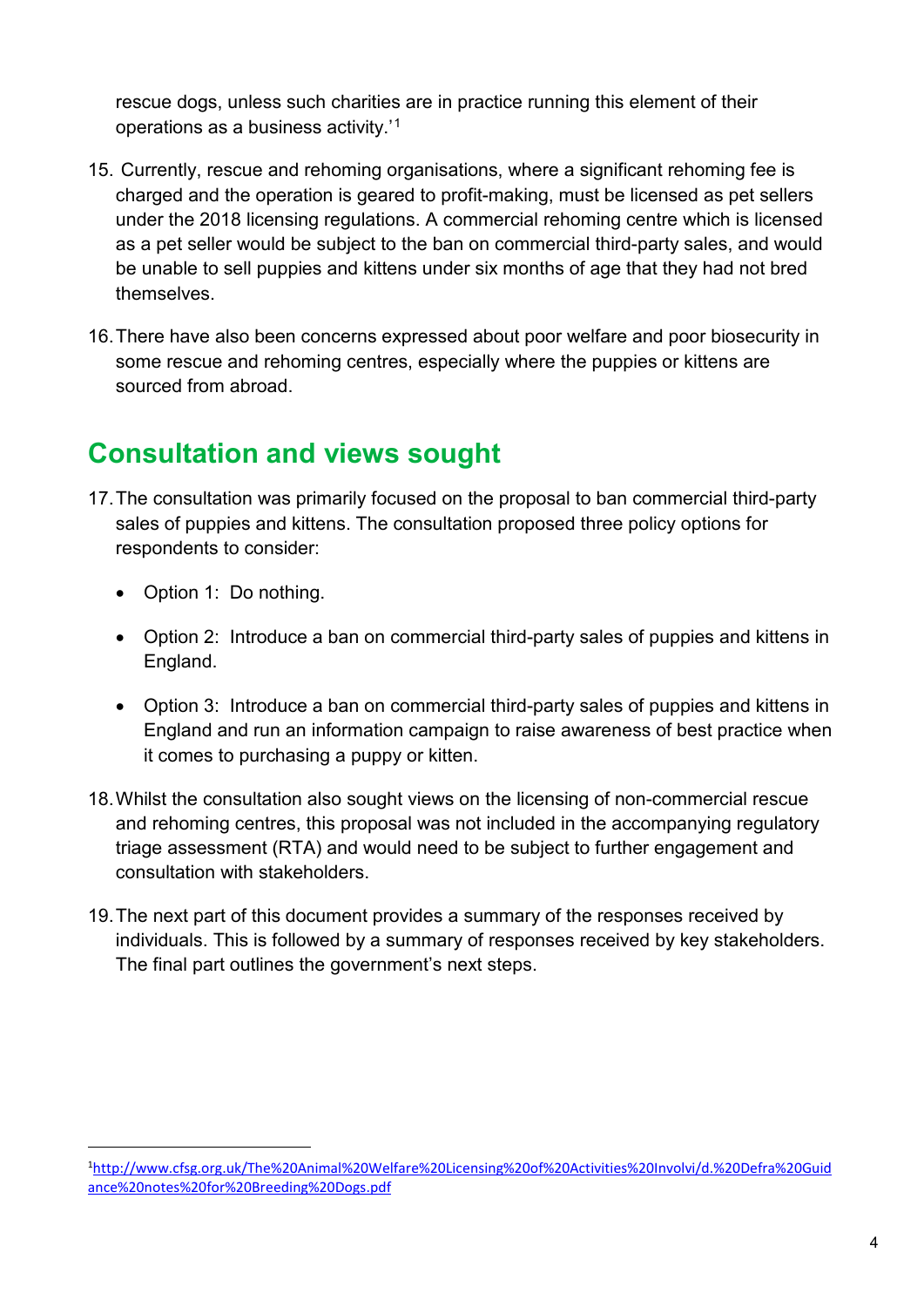# <span id="page-7-0"></span>**Summary of responses from individuals**

20.The consultation received 6,854 responses on the government's online consultation portal (Citizen Space) and 14 responses by email. Whilst most responses were provided by individuals, a significant number also came from groups with a special interest in the proposals. The views of some of these stakeholders are discussed in the next section of the report. The consultation asked if respondents would like their response to be confidential. 11% answered that they did want their response to be confidential, 88.5% did not, and 0.5% did not answer.

| Category                                                                                                                                              | Number of<br>respondents on<br>Citizen Space who<br>listed an<br>organisational<br>affiliation | Number of<br>responses by<br>email | Total |
|-------------------------------------------------------------------------------------------------------------------------------------------------------|------------------------------------------------------------------------------------------------|------------------------------------|-------|
| Veterinary practice,<br>surgeon or nurse                                                                                                              | 39                                                                                             | 1                                  | 40    |
| Animal rescue,<br>rehoming or<br>rehabilitation centre,<br>including breed specific<br>centres, and those who<br>volunteer and provide<br>foster care | 115                                                                                            | 5                                  | 120   |
| Hobby and commercial<br>breeders, breed clubs,<br>societies and<br>associations                                                                       | 48                                                                                             | $\overline{0}$                     | 48    |
| Dog trainers,<br>behaviourists, walkers,<br>groomers                                                                                                  | 64                                                                                             | 0                                  | 64    |
| Third-party seller, pet<br>shop, pet industry<br>federation                                                                                           | $\overline{4}$                                                                                 | 1                                  | 5     |
| Kennels, catteries,<br>stables                                                                                                                        | 15                                                                                             | $\overline{0}$                     | 15    |
| Animal welfare charities,<br>campaigns, activists                                                                                                     | 40                                                                                             | 1                                  | 41    |

21.Not every respondent answered each question, nor did everyone provide further comment in the free text boxes. We have not therefore provided a detailed statistical analysis. In the question by question breakdown below we have sought to give a sense of the weight of respective views and reflect the wide number of thoughtful comments. For nearly every opinion put forward, the countervailing view was also shared.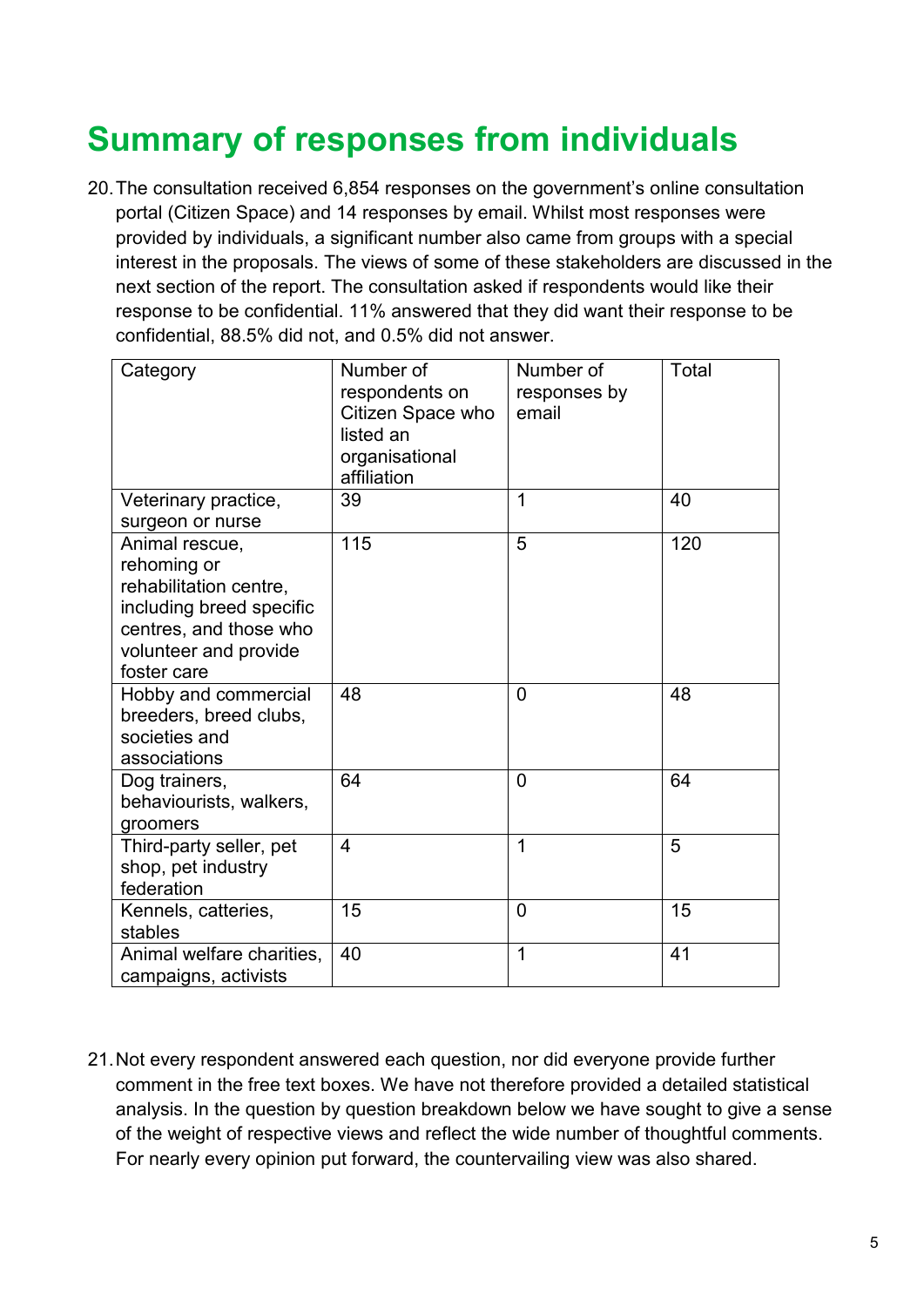Therefore, whilst representing the diversity of opinions shared, the summary responses are concerned primarily with the majority view.

# <span id="page-8-0"></span>**Ban on commercial third-party sales of puppies and kittens**

**Do you agree or disagree with a ban on commercial third-party sales of puppies and kittens in England? Please set out your reasons why.** 

> Agree: 96.47% Disagree: 3.2% Not answered: 0.34%

22.A total of 6,612 people answered the first part of this question. Of these, 6,262 people set out their reasoning in the free text box. The vast majority were in favour of the ban, with respondents citing reasons related to: animal welfare; puppy farming; the import trade; and health issues. Those who disagreed with the ban or expressed concerns with the proposal tended to argue in favour of tougher regulation rather than an outright ban.

#### **Animal welfare**

**"The breeders and sellers in the commercial 3rd party sales market do not have animal welfare at the heart of what they do. Many of the parents, in particular mums, are kept in poor conditions. Often the pups are removed too young and transported for long distances. Once with the sellers they are kept in pens / cages with little socialisation and human contact."**

- 23.Most respondents agreed with the ban on the grounds of animal welfare concerns for puppies and kittens sold by third-parties. Many considered the underlying profit motive of third-party sellers to be incompatible with the welfare needs of young animals. Some respondents were concerned that puppies and kittens were separated from their mothers at too young an age, resulting in lasting behavioural issues. Some considered that the ease with which a buyer could get a puppy or kitten from a third-party seller meant they were more likely to be associated with impulse purchases. Others expressed concern that breeding animals were neglected or abandoned when they were no longer required.
- 24.Many held the view that pet shops were not appropriate environments for puppies and kittens to be raised in. Some respondents were concerned by the amount of time that puppies and kittens were kept in small enclosures and the risk that they could be exposed to cruelty by the public or employees. A few respondents were of the view that there was heightened stress levels for animals on display every day without access to a private space shielded from public view.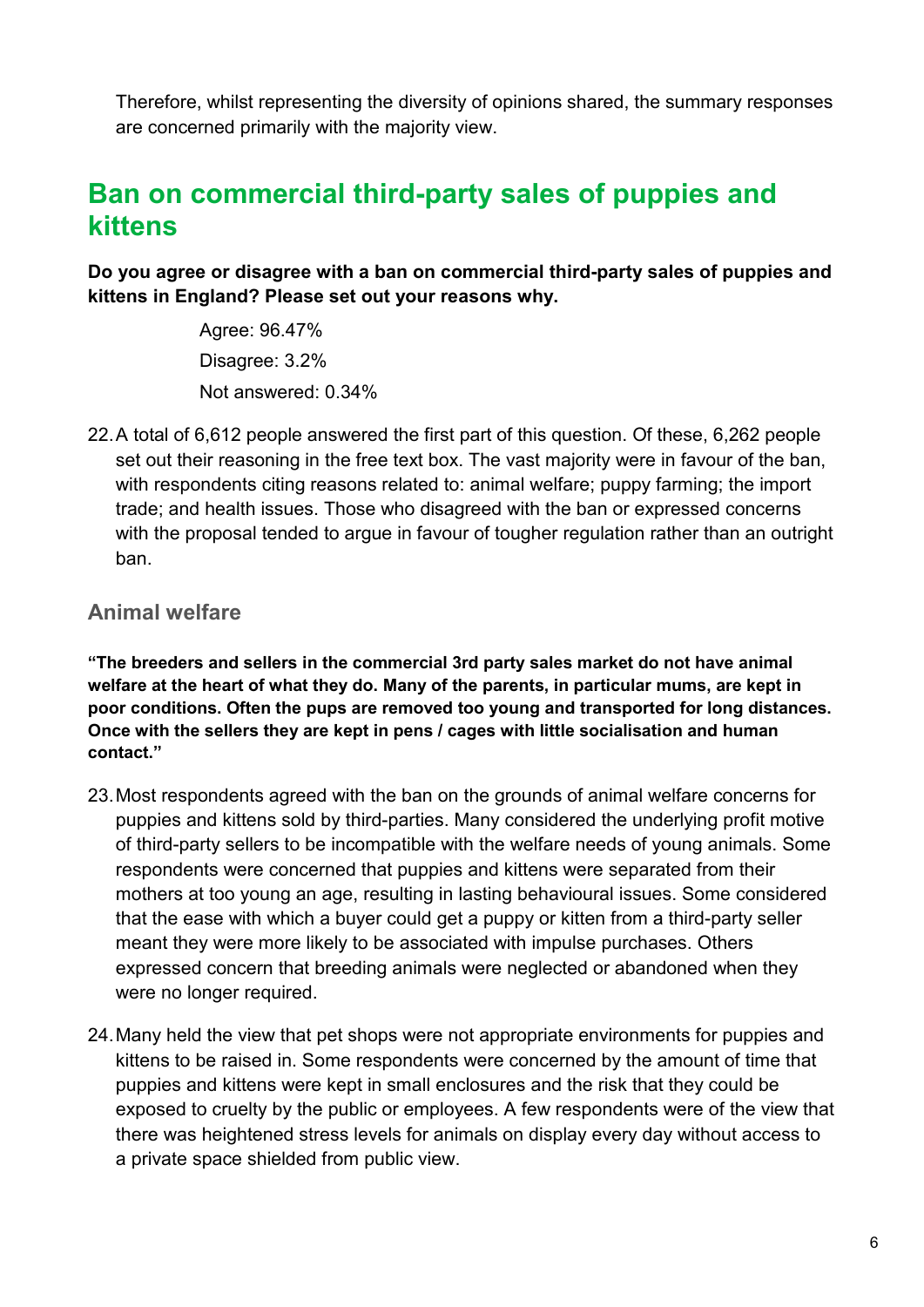#### **Puppy farms**

25.Much of the support for the ban stemmed from those who saw it as a means to tackle mass-breeding at so-called "puppy farms". Many respondents believed that third-party sales allowed high-volume breeders to avoid displaying the animals with their mothers in order to hide health issues which might only become evident once a puppy had been bought from a shop or dealer. Mass breeding establishments were deemed to inadequately provide for the welfare of breeding dogs and their litters.

#### **Import trade**

**"Puppies are shipped in from overseas to sell in pet shops. The travel conditions are often less than sanitary and are very frightening for them. Also there are many illegal imports (too young, forged paperwork, not complying with TRACES***[2](#page-9-0)* **). This will remove the market for them."**

26.Many respondents were concerned with the link between third-party sales and the growing trade in imported puppies from other EU member states. Long distance travel was deemed highly stressful for young animals, and brought with it heightened risk of disease exposure which could spread throughout the general canine population. Some respondents said that removing the incentive to import puppies could lead to an increase in the number of animals adopted from rehoming centres.

#### **Health**

-

27.Many respondents believed that third-party sales were associated with a higher incidence of health issues in the canine population as a result of the complex supply chains that puppies were bred, transported and sold via. Many respondents considered that a lot of these health issues could be avoided by keeping the puppy or kitten with its mother until it was ready to be moved to a permanent home. Some respondents were concerned by the lack of traceability from third-party sales as it meant that genetic issues could not be traced back to the breeder. A few respondents were concerned that pets with health issues resulted in an increase of pets abandoned or given to rehoming centres as families were unwilling or unable to care for their health needs.

#### **Opposition to the ban**

**"Well-regulated third-party sales are the way forward, banning will drive the creation of a black market where the welfare of the puppies and kittens will be put at risk. Improved licensing and inspection of conditions and treatment should be encouraged. Or alternative approaches to sales via third-parties considered for example, the third-party would act as a broker with breeders, where the breeder would be responsible for the animal and the third** 

<span id="page-9-0"></span><sup>2</sup> The Trade Control and Expert System (TRACES) is a web-based system run by the European Commission's Directorate-General for Health and Consumer Protection. It aims to make the paperwork for trading in animals and animal products easier by generating the necessary documents and sending copies to the appropriate authorities.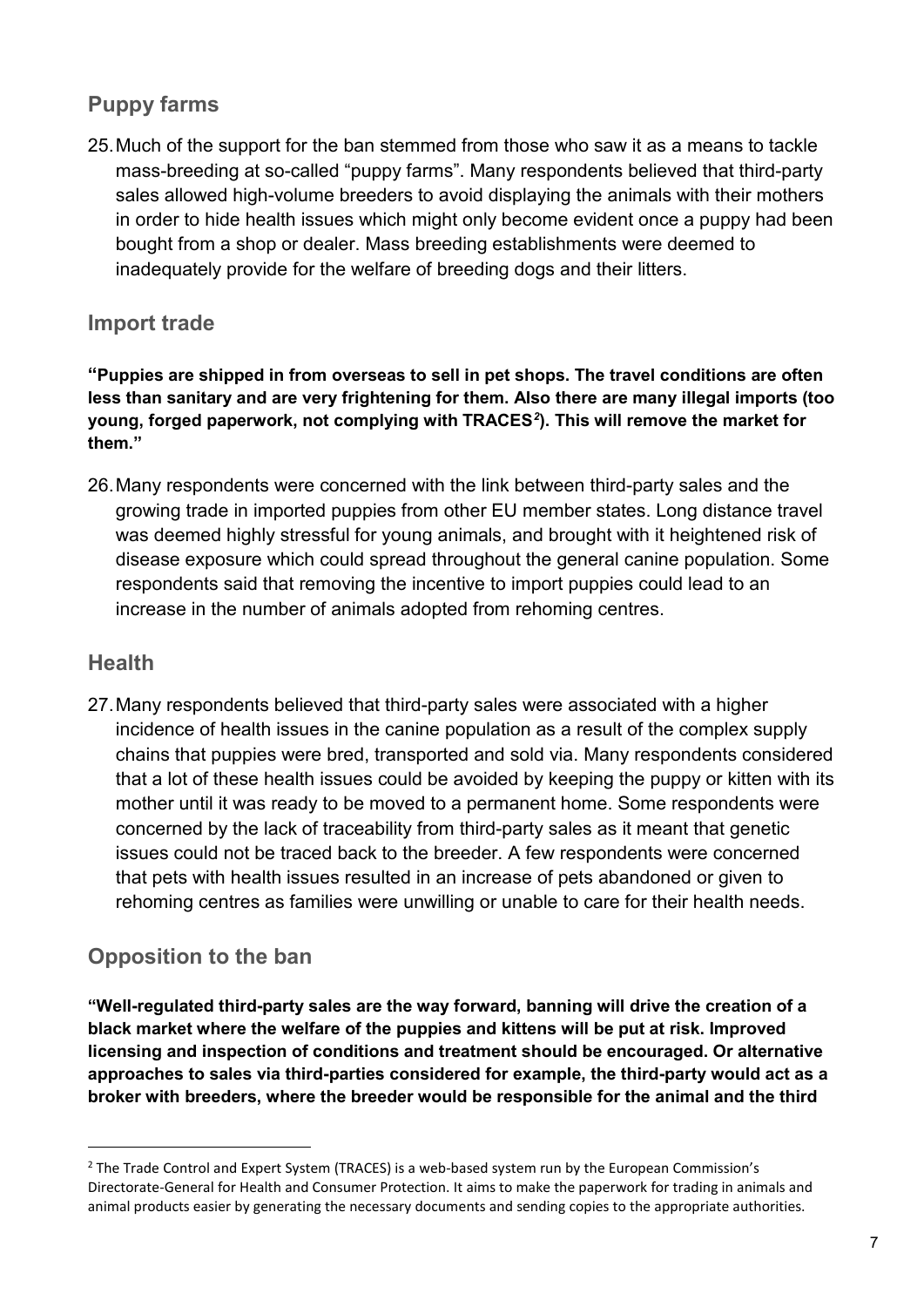**party would broker the sale only to the point of exchange with the person purchasing the animal."**

28.A very small proportion of respondents disagreed with the proposal to ban commercial third-party sales of puppies and kittens. Those who held this view were concerned that a ban would drive businesses underground and may result in less scrutiny and enforcement of animal welfare standards. A few respondents questioned whether breeders inherently guaranteed higher standards for their animals. Those who held this view advocated for tighter regulation of breeders in addition to the ban.

#### **Do you believe that a ban will have negative or positive impacts on the welfare of animals? Please set out your reasons why.**

Positive: 97% Negative: 2.3% No answer: 0.7%

- 29.Altogether 6,649 people responded to the first part of the question; of these, 5,957 people provided further comment in the free text box. An overwhelming majority of respondents believed that a ban would have a positive impact on the welfare of animals.
- 30.Those who believed that a ban would have a positive impact gave the following reasons:
	- It would ensure puppies and kittens were kept with their mothers in a suitable environment for longer.
	- It would result in fewer impulse purchases and abandoned dogs and cats.
	- It would force the closure of or drive up standards at high-volume breeding establishments.
- 31.Those who believed that a ban would have a negative impact gave the following reasons:
- It would fail to tackle the issue of unscrupulous breeding.
- It would drive the trade further underground.

#### **Reasons for positive impact on animal welfare**

**"Puppies/kittens need to be able to stay with their mother until the appropriate age to ensure they are healthy. Taking animals from their mothers too early can cause complications later in life."** 

32.Many respondents felt that puppies and kittens should not be separated from their mother at too young an age. Respondents opposed the sale of animals by pet shops on the grounds that such premises were unsuitable environments to keep young dogs and cats in. Some questioned the motivation for third-party sellers arguing that profit rather than animal welfare was their primary concern. As a consequence of this,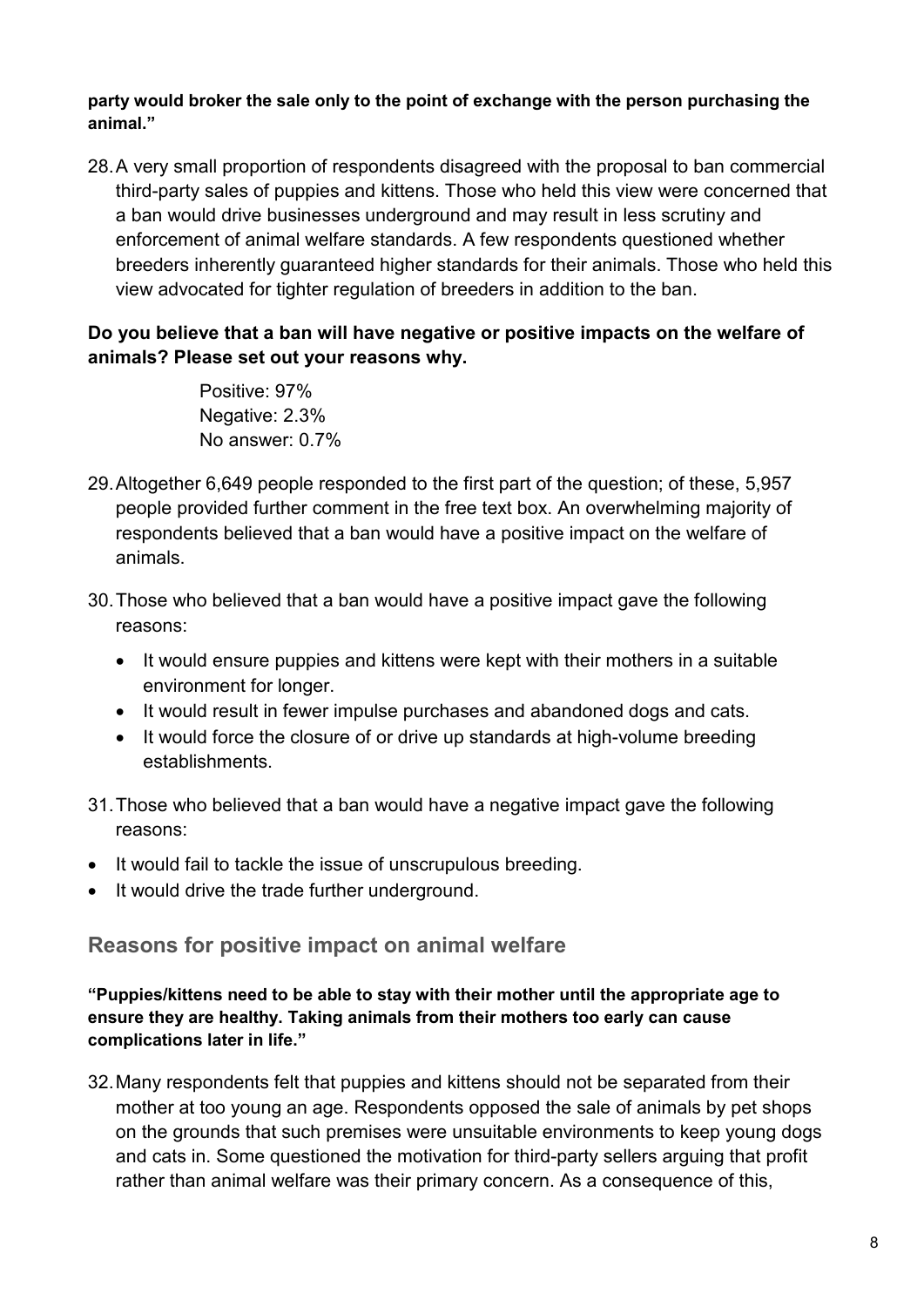respondents said that third -sellers were unlikely to ever refuse a buyer on the grounds that they were unsuitable for the animal in question.

- 33.Respondents expressed concern about the long-term effects on puppies and kittens of being separated from their mothers, reared in a non-domestic setting, and travelling long distances at a young age. In particular, the lack of social interaction both with humans and other dogs was considered detrimental to their development. Most respondents thought that there would be welfare benefits to breeders selling their litters directly to new owners. Many respondents thought that without third-party sellers, those looking for a new pet would have to turn to licensed breeders or rescue and rehoming organisations. These outcomes were considered to be positive, both for the individual animal and for the wider population of cats and dogs.
- 34.Many respondents held the view that the decision to purchase of a puppy or kitten should only be taken after careful consideration and preparation. 'Impulse' or 'click and collect' purchases of puppies and kittens were thought to be associated with higher incidences of abandonment, as owners were ill-prepared for the responsibilities of pet ownership. These responsibilities included expensive veterinary care which respondents thought was more likely to be required for puppies and kittens bred in high-volume breeding establishments and sold via a third-party.
- 35.Respondents commented on purchasing decisions driven by popular trends and the aesthetic appearance of an animal rather than its behaviour and needs. If owners were encouraged to make more informed choices about what was the right pet for their circumstances, this could lead to a reduction in the number of animals having to be rehomed and the negative welfare associated with this. There was also concern that third-party sellers dumped unsold stock when they passed an age that was less desirable for buyers.

#### **"If people can only acquire from breeders or rescue centres, they will be able to assess that the conditions are good and they are buying a healthy kitten or puppy. It might also decrease the number of unwanted animals as they will be less of an impulse buy."**

36.Respondents noted that high-volume breeding establishments which keep a large number of breeding bitches in low welfare environments were able to maintain poor standards because their stock was often sold to third-party sellers. If this route to market was removed, mass breeders would be forced to either exit the market, or improve welfare standards such that they would allow public access and scrutiny of their establishments. Respondents hoped that this would have a positive effect on the conditions that breeding mothers were kept in.

#### **Reasons for no or negative impact on animal welfare**

**"There is a huge insatiable demand for puppies that responsible licenced breeders cannot meet, consumers will source their puppies from the cheapest, quickest and easiest source**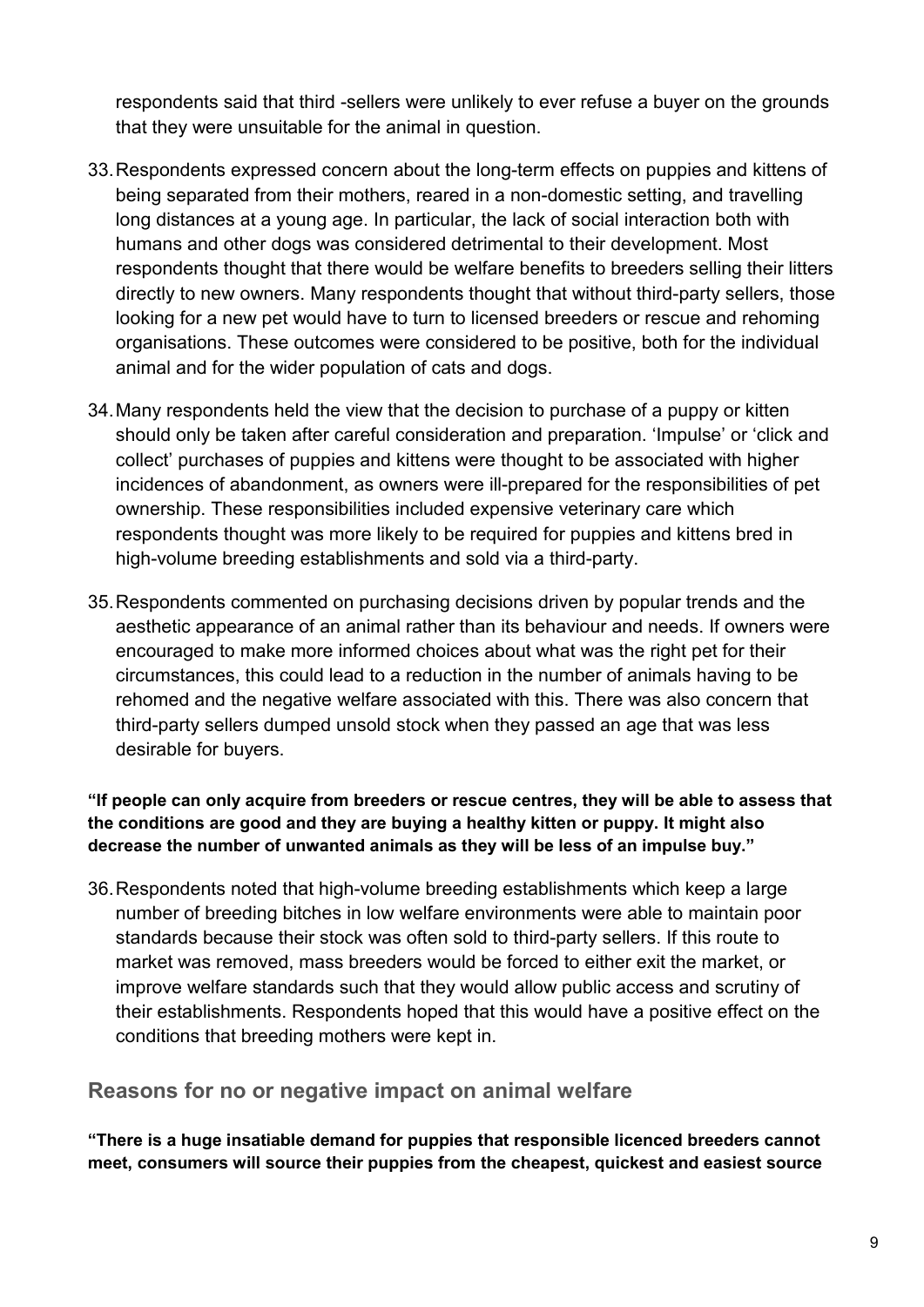#### **available to them and this still does not address the welfare issues that are associated with commercial breeding establishments (licensed or unlicensed) and from imports."**

- 37.Many respondents were concerned that the trade in puppies and kittens could be driven underground as a result of the ban. This view was put forward both by those who opposed the ban and by those who supported it. Some expressed the view that local authorities should do more to ensure breeders complied with animal welfare regulations.
- 38.Others questioned how the ban would be enforced. A number of breeders were concerned about the effect of the ban on their business. This was expressed by both 'hobby breeders' and commercial breeders. Some commercial breeders argued that they may find it more difficult to sell directly to the public due to their isolated location.
- 39.A few respondents were concerned that the ban would encourage puppy farming rather than address it. Whilst others noted that there was a risk that excess stock and breeding bitches would be abandoned. To avoid this, respondents recommended a sufficient lead-in time before the ban would introduced.
- 40.A small number of respondents thought the ban would have neither a positive nor negative effect, considering that the real problem lay with breeding practices not licensed pet sellers.

#### **Other comments**

- 41.Some respondents called for close coordination with the other devolved nations to ensure a consistent approach across the whole of the UK, noting that the ban, if introduced, would only apply to England.
- 42.Others thought that the 2018 regulations should be allowed to bed-in before any further changes were introduced. They considered that better publicity about the new standards would help the public to understand the right steps to take when looking for a puppy or kitten.
- 43.A few respondents recommended that the ban should not just apply to puppies and kittens but other animals. Similarly, some respondents thought that pet shops should be banned from selling animals altogether.

# <span id="page-12-0"></span>**Regulatory triage assessment**

• A regulatory triage assessment (RTA) was published alongside the consultation. It included a summary of the expected costs and benefits for the three options put forward. Based on this, it recommended Option 3. Option 1: Do nothing (baseline).

Option 2: Ban commercial third-party sales of puppies and kittens in England.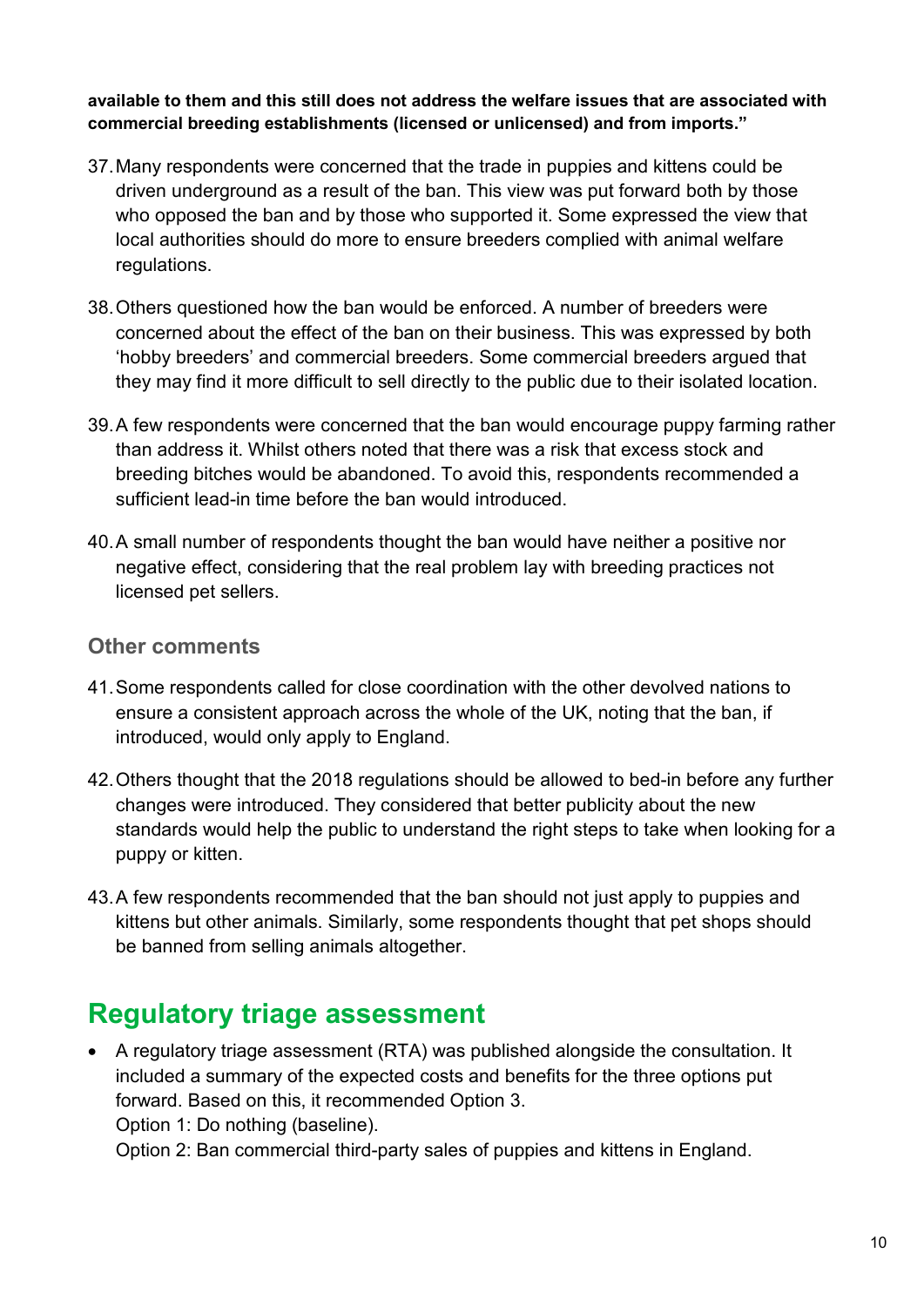Option 3: Ban commercial third-party sales of puppies and kittens in England, as well as running an information campaign to raise awareness for the general public around best practices for buying a puppy or kitten.

- 44.The consultation asked respondents for views on the assumptions and conclusions set out in the RTA. Under half of the respondents who participated in the consultation responded to this question. Of those who responded a small proportion said they were not able to access the file and hence were unable to provide views.
- 45.Many respondents explicitly provided a view on which of the three options was best. Of those who expressed a view about which option was best, the vast majority supported Option 3. A very small proportion preferred Option 2. None of the respondents said they would prefer Option1 of doing nothing. Another group of respondents said more generally that they agree with the RTA, although did not explicitly state support for Option 3.
- 46.A minority of respondents used this question to raise specific concerns with the recommended policy, including a small number who felt that it should be extended to cover other species such as rabbits and horses. Others suggested that the policy should extend to the whole of the UK rather than just England. Some respondents flagged the risk that there would be a loophole around rescue and rehoming centres. Others raised concerns that the policy would not do enough to tackle puppy farming and online sales. A number of respondents also suggested that more funding should be provided for the campaign in order to ensure that it is effective in triggering behaviour change.
- 47.A number of respondents were critical of the fact that the RTA had a focus on costs and commercial considerations rather than animal welfare implications. They felt that the decision should be made based on animal welfare rather than costs. As set out in the government's Better Regulation guidance, understanding the costs, benefits, and risks of any new measure or proposal is fundamental to better regulation and better policy making.[3](#page-13-0) All new policies, programmes and projects should be subject to a proportionate assessment of costs and benefits in accordance with the Green Book principles. This is to assess the risk associated with all proposals that will have an impact on the public, private or third sector, and to ensure policies are grounded in a robust evidence base. In line with this, it was important that the costs to businesses were included in the RTA and were considered alongside the full range of impacts including animal welfare benefits. As well as the business impacts, the RTA did also include an assessment of the non-financial impacts, including the animal welfare benefits that were expected to arise as a result of a ban on third-party sales, although these benefits could not be quantified. Some respondents felt that wider impacts such as stress for consumers should have been quantified. However, no evidence was

<u>.</u>

<span id="page-13-0"></span><sup>&</sup>lt;sup>3</sup> [https://assets.publishing.service.gov.uk/government/uploads/system/uploads/attachment\\_data/file/735587/better](https://assets.publishing.service.gov.uk/government/uploads/system/uploads/attachment_data/file/735587/better-regulation-framework-guidance-2018.pdf)[regulation-framework-guidance-2018.pdf](https://assets.publishing.service.gov.uk/government/uploads/system/uploads/attachment_data/file/735587/better-regulation-framework-guidance-2018.pdf)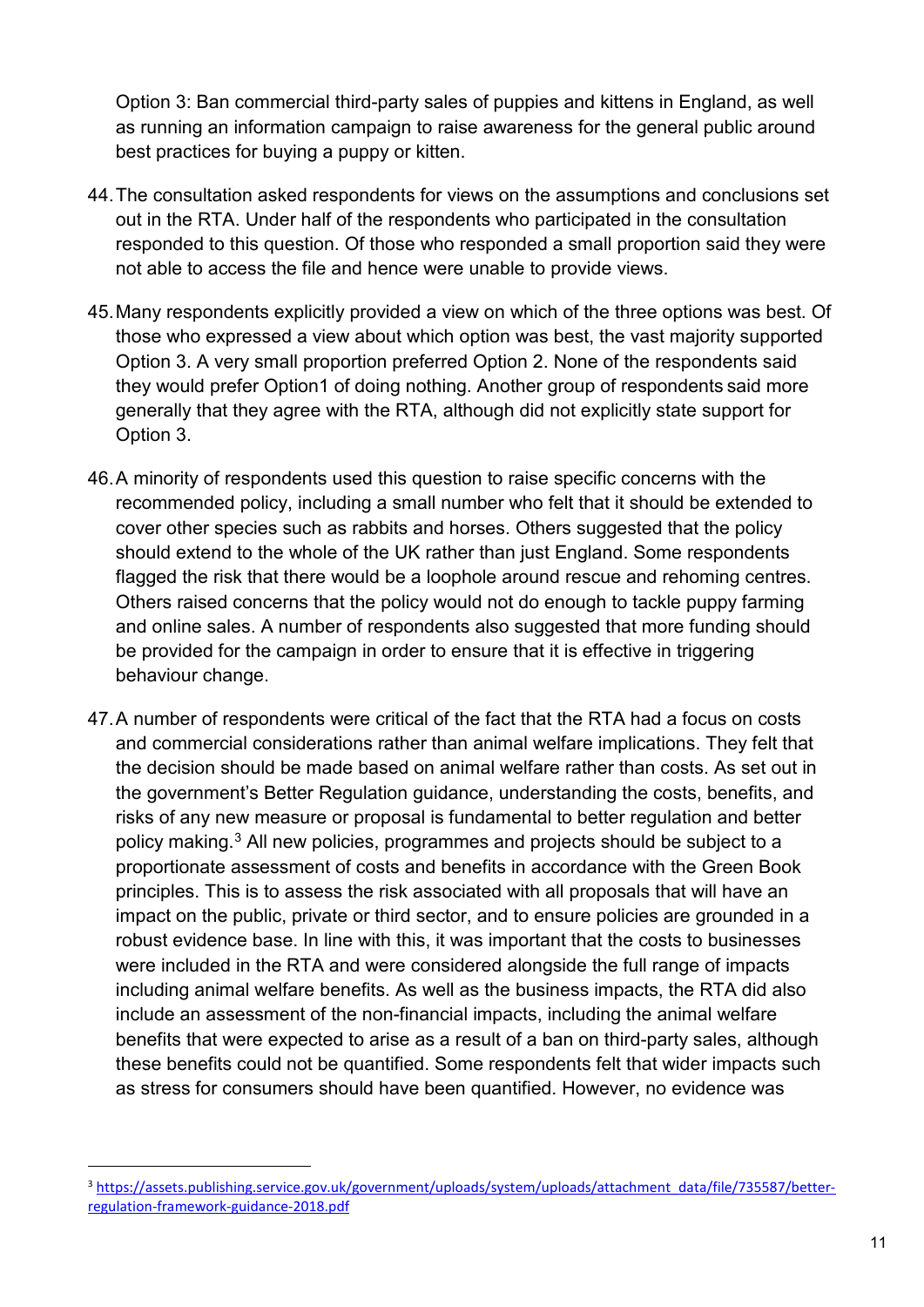provided as to the scale of these impacts, or suggestions for how these could be quantified.

- 48.In terms of our assessment of the scale of costs to business of the ban, while some respondents said they broadly agreed with the assumptions, a small number of respondents suggested that the price of the animals used in the RTA was too low and the proportion of pet sales that were made via a third-party were too low, meaning the RTA had underestimated the revenues accruing to third-party sellers.
- 49.The RTA suggested that the impact of a ban on the supply of puppies and kittens was uncertain, as a proportion of breeders would drop out of the market as a result of the ban on third-party sales, but existing breeders might increase their production levels. A small number of respondents commented on this but views were mixed. Some estimated only a small number of breeders would drop out of the market, while others suggested the number of hobby breeders may decline due to licencing regulations.

# <span id="page-14-0"></span>**Licensing of Non-Commercial Rescue and Rehoming Organisations**

**Do you agree or disagree with the idea of licensing rescue/rehoming centres under the Animal Welfare (Licensing of Activities Involving Animals) (England) Regulations 2018? Please set out your reasons why.** 

> Agree – 90.17% Disagree – 7.66% No response – 2.17%

- 50.Altogether 6,180 people answered the first part of the question, of which 5,723 people provided further comment. Currently, those who operate a rescue and rehoming centre as a commercial business should have a pet seller's licence. This question sought views on whether non-commercial rescue and rehoming centres, which are typically registered charities, should also be covered by the 2018 regulations. Overall, there was a very high-level of support for this proposal. Those who were supportive were broadly evenly split between those who supported the initiative unequivocally, and those whose support was conditional upon certain criteria being met. Those who agreed with the proposal provided a range of reasons which broadly fell into four themes related to:
- Improving animal welfare standards
- Preventing profit-driven, illegal or unethical trade
- Enhancing accountability, transparency and consistency in the sector
- Supporting prospective pet owners to make informed choices
- 51.Respondents' previous experiences of rescue and rehoming centres tended to influence their views. Some of those who had had largely positive encounters with rescue centres did not consider licensing to be necessary. Whereas those who had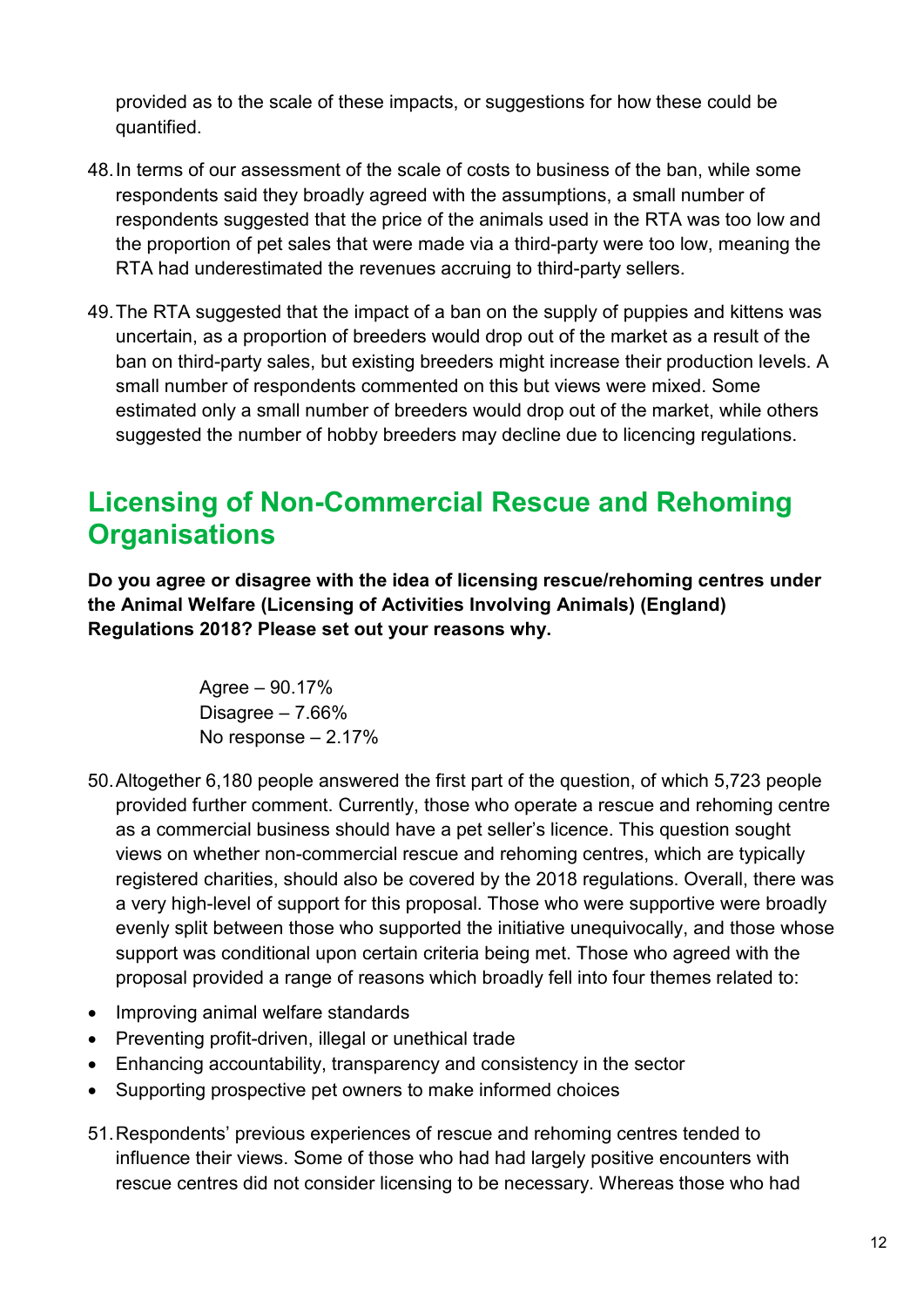had negative encounters generally supported the proposal. Some respondents misunderstood the question by assuming that Defra was recommending rescue and rehoming centres take up breeding. This was not what was being proposed by either the ban or the licensing of rescue and rehoming centres. Some respondents said that they did not fully understand what was involved in licensing and the likely impacts this would have on rescue and rehoming centres. Others questioned the government's motive, suggesting that revenue for local authorities rather than animal welfare was driving the initiative.

#### **Licensing will improve standards of animal welfare**

**"At present, anyone with the inclination can set up a rescue. Without relevant experience or funds. I have first-hand experience of 'rescues' who started out with good intentions, becoming overwhelmed, having no proper protocols and procedures and in turn this has resulted in many animals becoming unwell, suffering and even dying. There are also growing numbers of "rescues" who in fact are using rescue animals to breed from and profit from them. Legislation and licensing would ensure that anyone who sets up a rescue, does so in a proper and professional manner with the best interests of the animals at its heart."** 

- 52.In support of licensing, many respondents simply cited improving animal welfare. Some referred to examples of poor welfare standards that they had witnessed in rescue and rehoming centres and those that did not follow best practice in regard to behavioural assessment of animals in their care. Many respondents noted that in the current framework anyone could establish a rescue and rehoming centre, without any knowledge of animal health, welfare and behaviour. Some respondents argued that licensing would safeguard and protect animals from cruelty and neglect.
- 53.Many respondents said that rescue and rehoming centres were often set up by wellmeaning people but that over time they could struggle to maintain standards due to a shortage of funds and volunteers. Many also raised the risks associated with rescue and rehoming centres taking in more animals than they had the resources to care for, with negative outcomes for the animals. In this way, some saw licensing as a means to address welfare issues arising from so-called animal hoarding.

#### **Licensing will prevent profit-driven, illegal and unethical trade**

**"You must regulate rescue centres because many are just pet shops disguised as rescue. They are importing pups from places like Ireland at a sensitive age leading to permanent emotional damage. These organisations have no knowledge of animal welfare of behaviour. These organisation often choose aversive methods of rehab leading to compromised welfare and behaviour problems."** 

54.Many respondents supported the proposal as a means to prevent those who were motivated by profit from opening animal rescue and rehoming centres. There was widespread criticism of 'unscrupulous' individuals who run rescue and rehoming centres for commercial gain, and use them as a clearing house for puppy farms. Many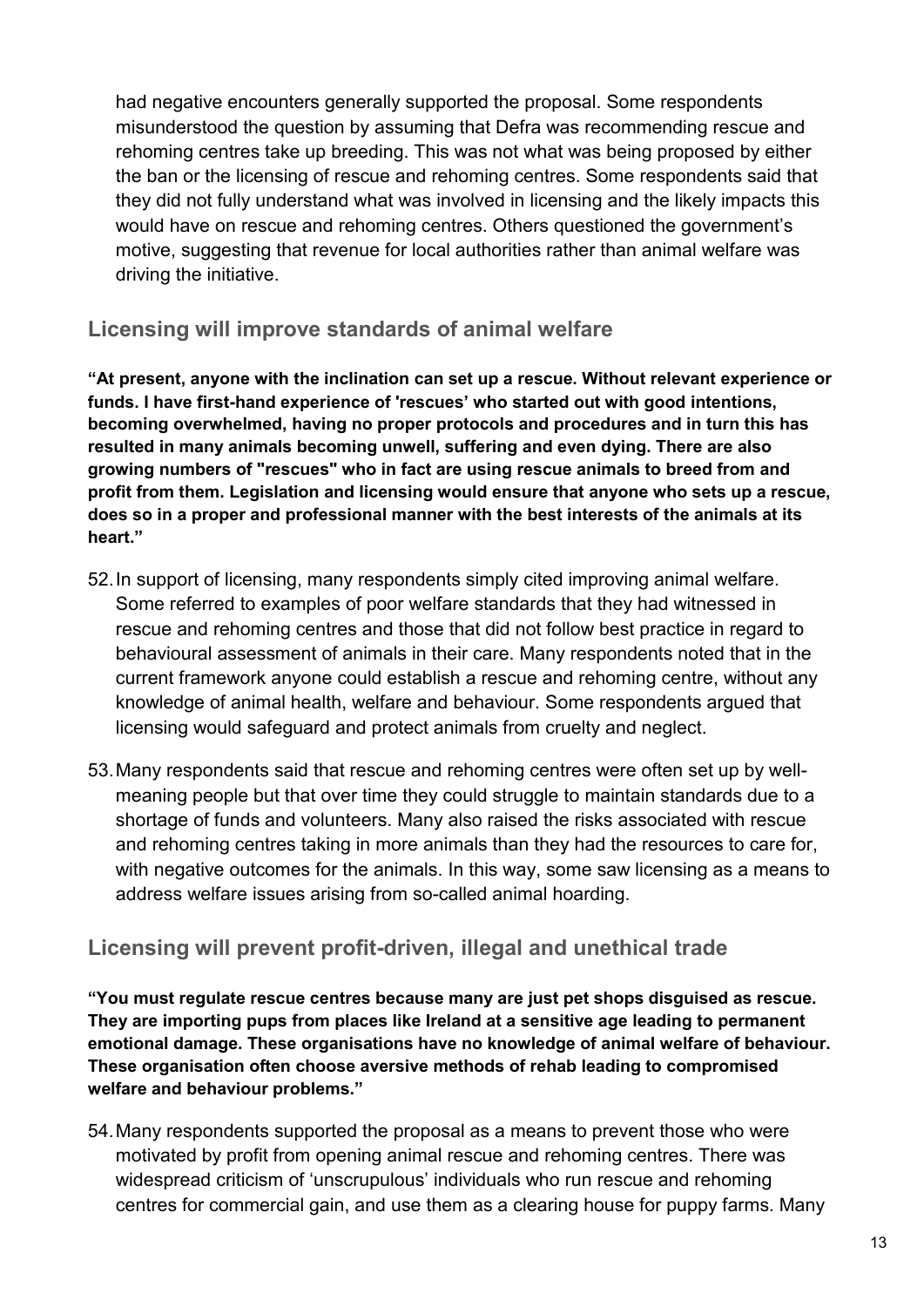referred specifically to the risk of a loophole opening if the third-party sales ban was introduced, which would allow third-party sellers to present themselves as a rescue centre whilst still charging commercial 'donation' fees as a means to evade the ban. More broadly, respondents argued that licensing would help tackle illegal and unethical practices, including pet theft.

55.Some commented on issues related to the import of rescue dogs from abroad. A range of arguments against the trade were put forward including biosecurity risks and behavioural issues of some imported rescue dogs. This could result in animals being unsuitably rehomed, and ultimately ending back in the rescue system. Broadly, more respondents were against the import of rescue dogs than those who supported the trade.

**Licensing will enhance accountability, transparency and consistency across the sector**

**"Standards need to be regulated whether they are a rescue/rehoming centre or not. A license will hopefully maintain welfare of the animals in their care and although the majority of the rescue/rehoming centres are excellent, a license would ensure the welfare and conditions are upheld."** 

- 56.Many respondents supported licensing as a means to establish a common set of standards for the sector. The need for guidelines or a code of practice was mentioned by many, with a few supporting the roll-out of the Association of Dogs and Cats Homes' (ADCH) existing voluntary standards.
- 57.The view that all those who care for animals should be licensed was commonly expressed with many arguing for the inclusion of rescue and rehoming centres in the 2018 licensing regulations. Respondents expected that a system of inspections would drive up standards and lead to greater accountability. A few noted that the licensing system should incentivise higher welfare standards rather than discourage the activity altogether. Many suggested that rescue centres would welcome licensing, and that those with nothing to hide would have nothing to fear.
- 58.Some respondents called for greater financial transparency surrounding how rescue centres' funds were raised and spent. The value of having a national register of all rescue centres was noted as this would enable better monitoring and coordination. Many respondents said that to be effective and enforceable, licensing would have to be linked to a system of inspections.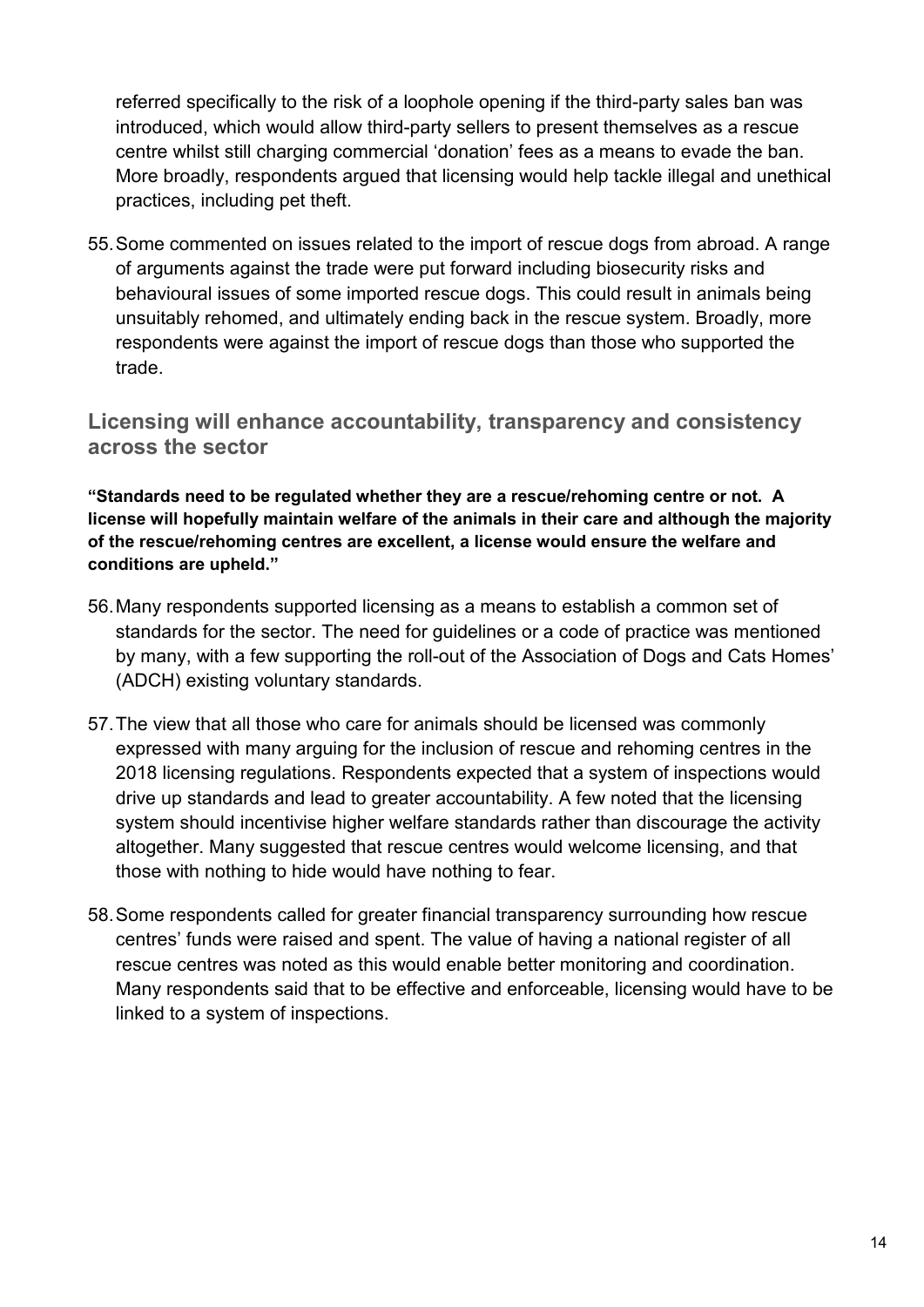**Licensing will support prospective pet owners to make informed choices** 

**"Because people need to know that if they go to one of these establishments to rehome a pet that it is all above board and that the animals are well cared for and healthy and that they will get the proper advice and follow up support."** 

- 59.Some respondents identified broader benefits from licensing beyond immediate animal welfare concerns. It was suggested that licensing would help those looking for a new pet to identify legitimate establishments, and provide assurance that they were rehoming an animal in need. A code of practice would also help ensure that centres conducted an adequate assessment of the animal and prospective owner to ensure a suitable match was made. A few respondents commented that a robust rehoming process would ensure that rehomed animals posed no risk to public health and safety.
- 60.More generally, respondents argued that licensing would enable those looking to rehome an animal make a more informed choice and ensure the right support was offered to them in the long-term. It would also offer assurance that donations were going to a worthy cause and by legitimising their activities, licensing might help rescue and rehoming centres raise funds and encourage pet seekers to adopt rather than shop.

#### **Licensing provided risks are minimised**

**"I agree that these centres should be overseen for health & safety reasons to check on the conditions that the animals are being kept in & to assess their well-being. However, I am concerned that excessive regulation would have an impact on the work if many smaller, independently run charities that are doing extremely valuable work caring for unwanted or neglected animals. Regulation would have to focus on the well-being of the animals with site visits to see the animals regularly, rather than requiring the charities to provide extensive paperwork to indicate compliance."** 

- 61.Many respondents supported the proposal provided certain conditions were met and exemptions put in place. By far the most common of these was the condition that licensing should be low or zero-cost for rescue and rehoming centres. Some considered that the licensing system should be publicly funded. Many suggested licence fees should be on a sliding scale, and should not result in any centres closing. Similarly, some suggested that the time and effort required in order to comply with licensing conditions should be kept to a minimum.
- 62.A few respondents said that licensing should also be extended to other animal species. Some noted that the occasional accidental litter in a rescue centre should not be taken as evidence of breeding nor of a third-party sale. Other exemptions recommended by a few respondents included:
	- breed rescues
	- members of the Association of Dogs and Cats Homes (ADCH)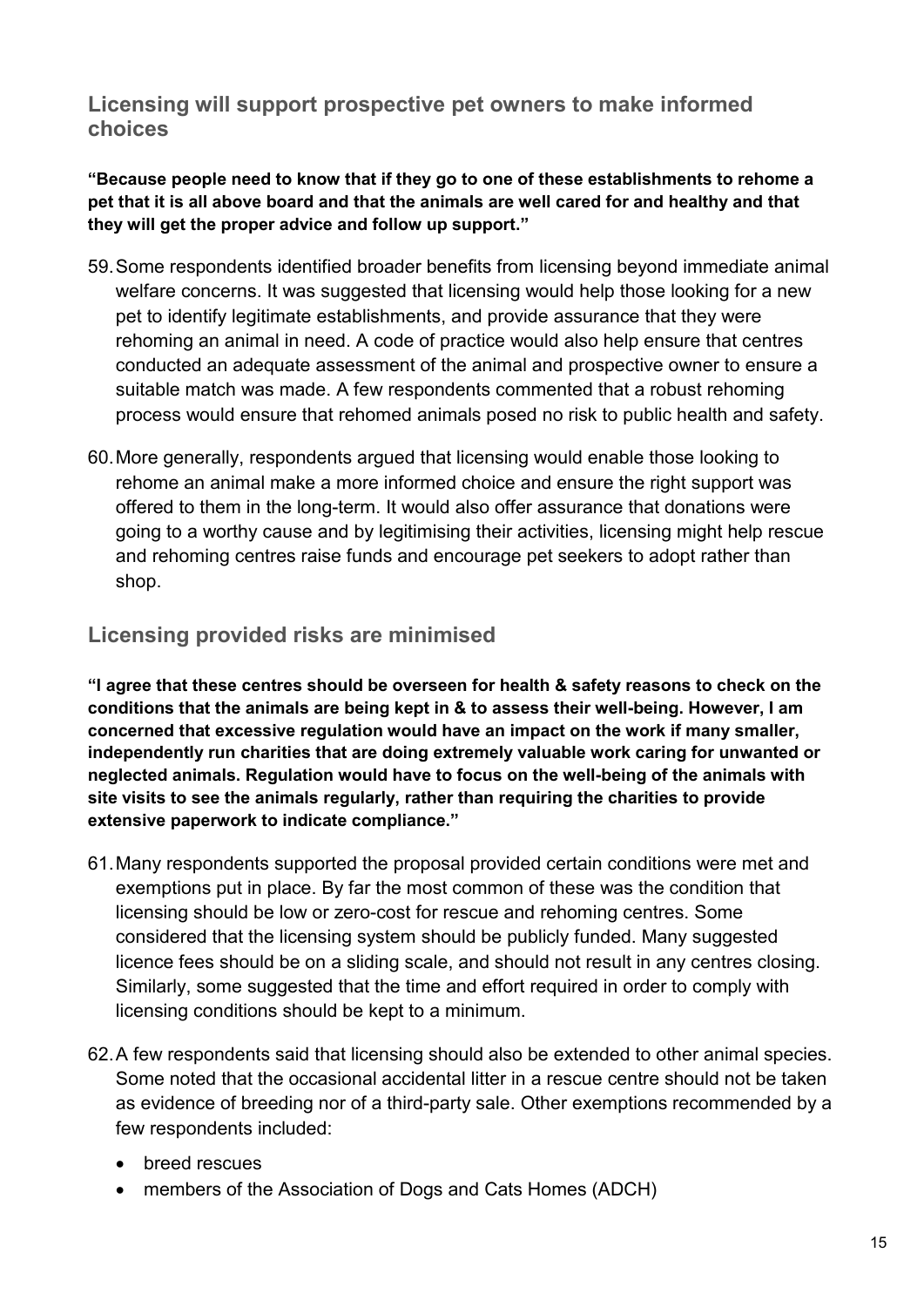• foster carers who temporarily take in animals on behalf of rescue and rehoming organisations.

#### **Arguments against the licensing of rescue and rehoming centres**

**"I don't agree in principle as the end aim is very different. Breeders and third-party sellers have a commercial aim in mind, rescue organisations have already the welfare of animals at heart and there is no financial gain. Normally such organisations are already overstretched and making them jumps through hoops of endless paperwork or increased expense would result in such centre closing and therefore ultimately being detrimental to animals."** 

- 63.Of those who responded to this question 7.66% disagreed with the proposal to license non-commercial rescue and rehoming centres. Most of those who disagreed with licensing argued that it would introduce a bureaucratic and financial burden on centres that would discourage their good work and may result in some closing down. Some said it would take away valuable funds from rescue and rehoming centres that would be better spent providing for the animals in their care. Related to this, was the concern that small centres in particular would struggle to comply and this could result in animals having to be taken in by other centres or euthanised. Some suggested that licensing would act as a barrier to new centres opening. A few considered that licensing was unnecessary as most are run to a high standard and rarely have in their care puppies and kittens less than six months old.
- 64.Some respondents thought licensing of rescue and rehoming centres would not address the real problems stemming from bad breeding practices. They argued that tougher action on breeders was needed.

#### **Other comments**

- 65.Many respondents commented that they thought rescue and rehoming centres were already regulated and were surprised to discover that this was not the case.
- 66.The need for a transition period was noted by some in order for centres to have time to introduce any changes needed to comply with licensing conditions. Some stated that veterinarians should be involved in designing the standards and conducting licence inspections. A few respondents said that licensing would provide valuable data on the number of animals in rescue and rehoming centres which would help to ensure the right policies and resources were put in place to support them.

## <span id="page-18-0"></span>**Definition of non-commercial rescue and rehoming centres**

67.This question received 5,170 responses. Many respondents stated that they did not understand the question or that 'rescue' and 'rehoming' was sufficient and selfexplanatory. Some said that they did not consider themselves qualified to respond or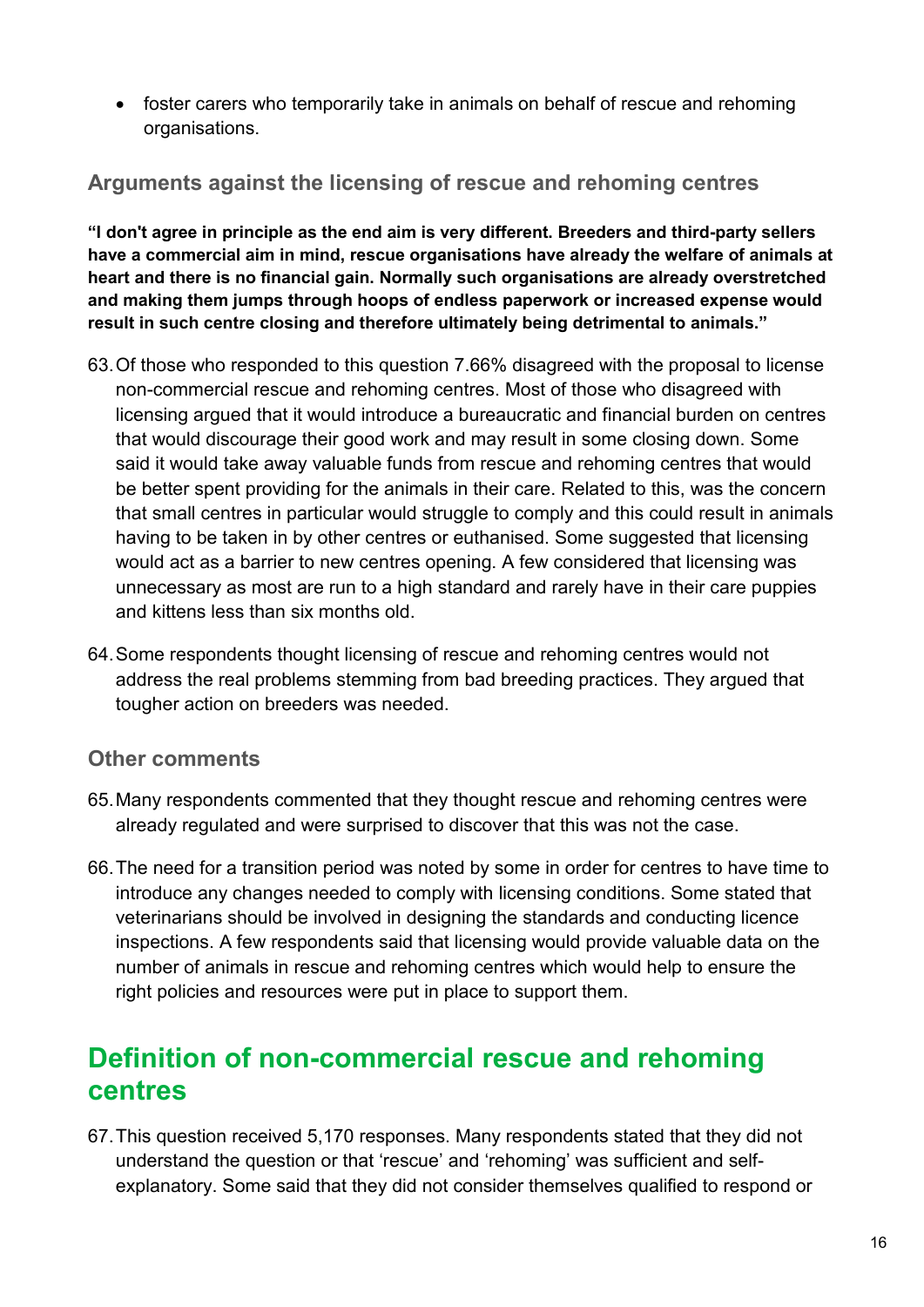that it was for centres themselves, veterinarians and other experts to propose a definition. Many respondents pointed to well-known animal welfare charities as examples of best practice that any definition should be based upon. A few thought the issue was out of scope and should be subject to an independent consultation exercise.

- 68.There was some repetition in the responses to this and the preceding question which reflects the confusion surrounding the meaning and purpose of 'definition' in this context. The question could have been phrased differently to more clearly set out what was being asked of respondents, namely for them to propose a definition of the activities that should be in scope for licensing and through this the activities that should be exempt from licensing. Despite this confusion, we received many valuable responses which explored possible licensing conditions. In this way, many respondents provided detailed views on what rescue and rehoming centres 'should' and 'shouldn't' do. Stakeholders representing animal welfare organisations were more likely to provide a standalone definition; these suggestions are explored in the next section.
- 69.Those who responded to the question tended to comment on aspects related to rescue and rehoming centres' operating model; services and standards; and oversight mechanisms.

#### **Operating model**

**"There must be no commercial aspect to the operation. Animals passing through the centre cannot be bought or sold. A reasonable fixed charge or voluntary donation could be allowed to help finance the running of the centre."** 

- 70.A large proportion of respondents argued that all rescue centres should be run on a not-for-profit basis, with registered charity status. Whereas a minority view held that centres should be allowed to operate commercially. Many supported the practice of centres charging a small donation fee to cover costs, whilst others argued that fixed fee donations were a strong indicator of selling. It was noted that if registered charity status became a requirement of licensing, this would not necessarily prevent third-party sellers establishing themselves as a rescue centre.
- 71.Respondents offered different views on what type of operations should fall within the scope of licensing. Some suggested that anyone who cares for unwanted animals should be defined as a rescue centre. Those who held this view did not tend to support exemptions for foster carers, small rescues run by individuals from their home and online rescues. Others considered that these activities should be exempt, arguing that only those operating from non-residential premises containing boarding facilities should be subject to regulation. Rather than based on the type of premises involved, some respondents thought licensing should be based on the regularity with which someone took in unwanted/stray animals. If done on an ad-hoc basis then licensing was considered unnecessary by some, whereas if someone regularly received animals for rescue or rehoming either on an individual basis or as part of a group/organisation, the need for licensing was deemed stronger.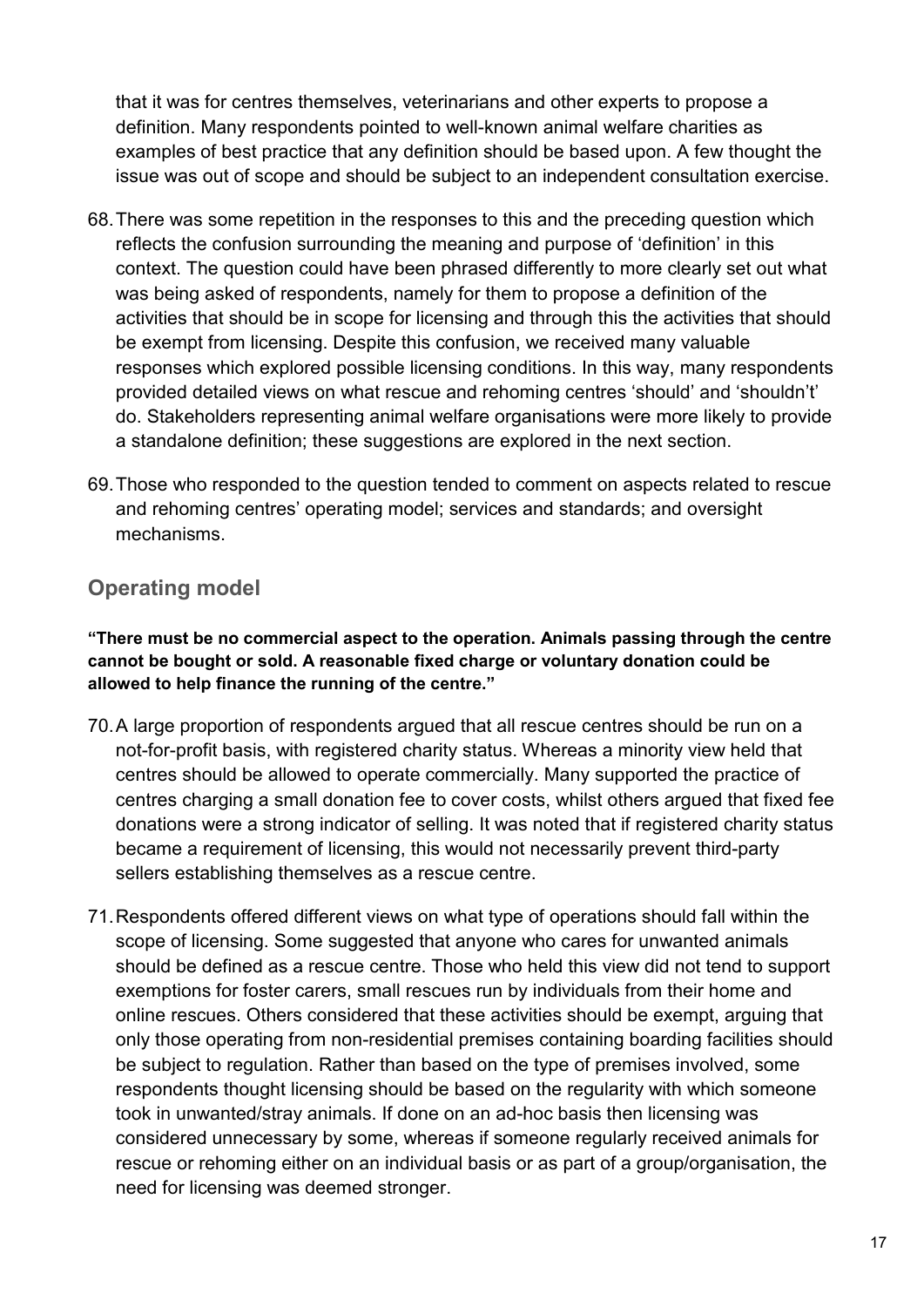72.Some considered whether there should be a threshold for the number of rescue animals an individual or organisation could care for without a licence and above which a licence would be required. It was noted that any threshold could either relate to the number of animals held concurrently, or the throughput in a given time period. There was a wide range in numbers put forward for a threshold from one to 100, though the majority of responses ranged from five to 20. Some also suggested that licensing include a staff to animal ratio that rescue centres were required to meet. Others were opposed to a minimum threshold, arguing that all individuals and organisations that take in any animal should be licensed. This position was held by many of the national animal welfare charities, as is discussed in the next section.

"I **think numbers dealt with would be a place to start. That way, if someone just takes in a few dogs and cats, which often happens when people hear that someone is willing to look after strays and then local people start taking them animals, they won't necessarily have to be part of the regulations; otherwise people like that would probably have to stop. It is also very unlikely that someone who deals with a few animals like this is going to be doing it for profit."** 

**"Anywhere that takes in unwanted animals as strays or from the public, anywhere that takes on animals from council pounds. These can be small-holding type places where purpose-built pens are in place and the owner just struggles on as best they can with random sources of funding. They can also be the larger, well-known charity organisations with big PR budgets and large donations coming in. At the other end of the scale, some people 'rescue' animals in their own homes and the size of their endeavour grows and grows until it is unmanageable. All need to be overseen to ensure the health and welfare of the animals involved."** 

73.Many respondents commented on the process by which an animal enters the care of a rescue and rehoming centre and the admission criteria that they apply. A few said that genuine rescue centres should not and would not pay for an animal. Others suggested that they should not discriminate according to age or breed. Views on rescue centres that imported dogs from abroad were divided. Some were against the practice, whilst others were supportive. The distinction between a rescue and rehoming centre was explored by some respondents, with a few suggesting that rescue centres provided lifelong care whereas rehoming centres provided an adoption service.

#### **Services and standards**

**"All rescue/rehoming centres should have proper facilities including adequate space for the animals. If someone in a private house wishes to have a rescue centre in their property any license that they are granted should stipulate the maximum number of animals they are allowed to keep in relation to the space that they have."** 

74.A very common suggestion was that centres should be defined according to the primary service they carry out, namely transferring ownership of an animal. Many noted that they should be engaged in actively looking for a new home for an animal and that home checks of prospective pet owners was an essential part of their service.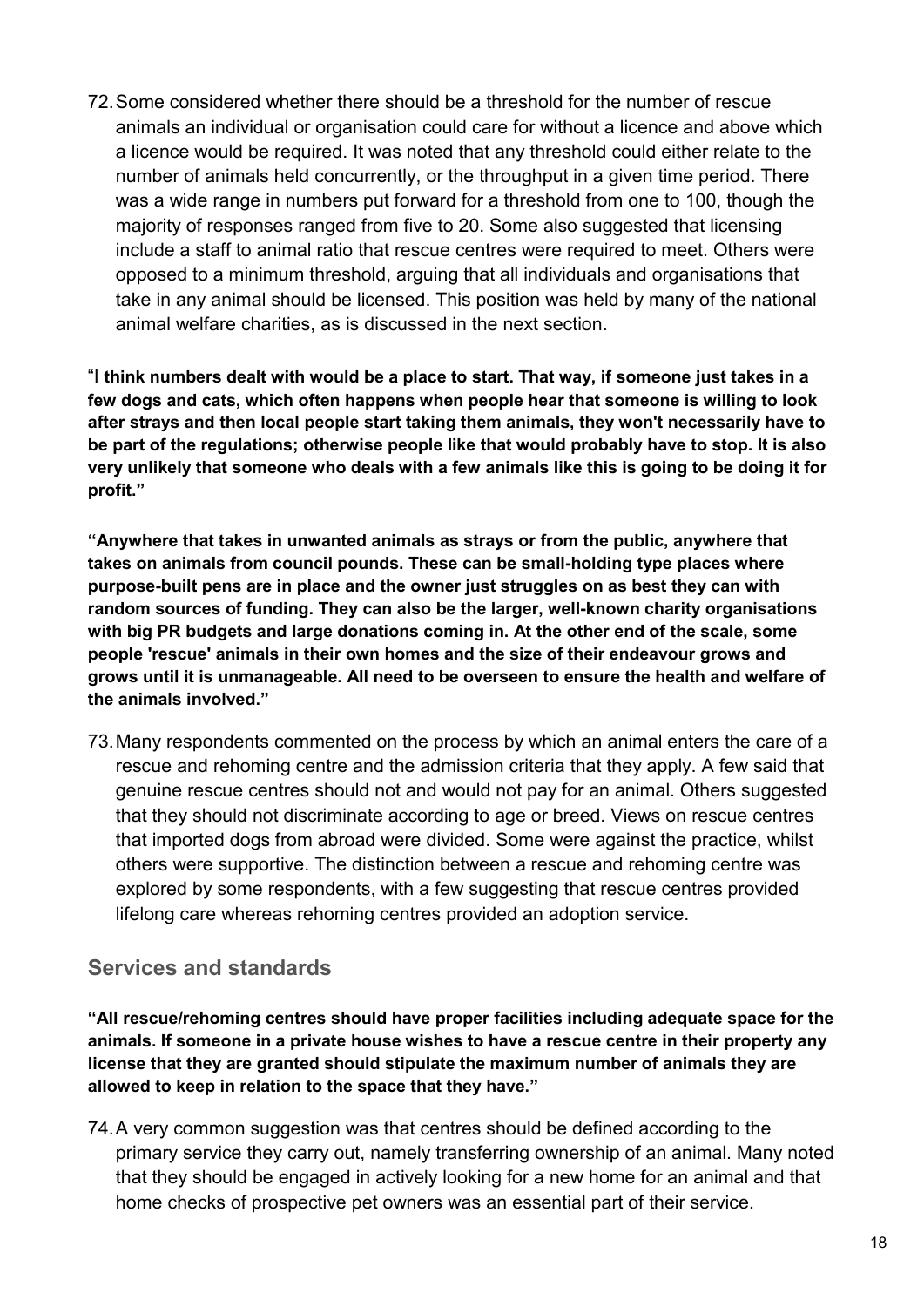- 75.Many respondents said that they should provide veterinary services including neutering, microchipping, vaccinations and any other necessary care. Many also suggested that rescue centres should provide rehabilitation and training. A few specified that they must not breed animals, though many also commented that accidental litters from already pregnant animals entering their care should not be taken as evidence of breeding. A few respondents expressed strong opposition to centres euthanising animals unless absolutely necessary.
- 76.Many respondents said that centres had to provide suitable facilitates for the animals in their care, with sufficient space, safety and comfort. The idea that they should be a place of 'sanctuary' was frequently expressed. A few said that they should be subject to the current licensing requirements for dog and cat boarding in the 2018 licensing regulations. Some said that centres should be required to have qualified and competent staff.

#### **Oversight mechanisms**

**"It is assumed by the consumer that a rehoming centre has not bought or paid for the animals in its care in any way, and that the rehoming fee is minimal, to cover the fees incurred whilst the animal was in their care, and that this is not a practice through which to capitalise on profits."** 

- 77.Many respondents supported a system of compulsory inspections as a necessary condition of licensing. Some suggested that inspections should be undertaken by local authorities, others suggested that these should be carried out by the RSPCA, breed clubs or an independent body. In general, there was wide support for an oversight mechanism to ensure compliance with an established code of practice and regular, unannounced inspections to enforce the system.
- 78.Many also said that centres should be open to the public, and be accountable to a governing body or board trustees. Others suggested that they should be required to have a mission statement that clearly set out objectives underpinned by animal welfare considerations. Some called for greater transparency in the sector, including in regards to their financial operations.
- 79.Many respondents supported clear and accountable record keeping of how animals came into the care of rescue centres and where they were rehomed to. Arguments were put forward in favour of a national register of licensed rescue centres and a star rating system similar to those used in the hospitality industry. A few suggested that rescue and rehoming centres should have performance targets and publicly available data on rehoming success rates.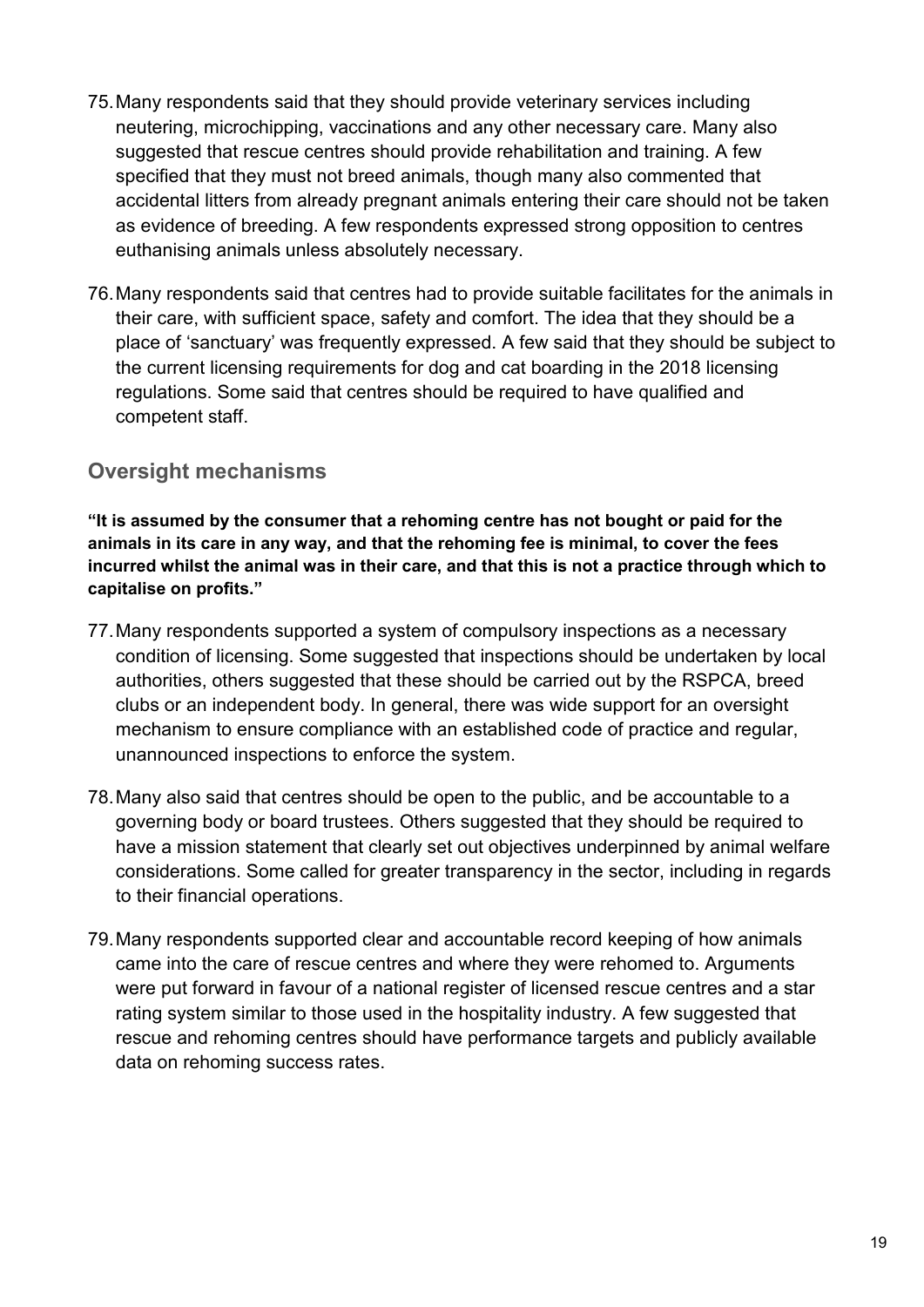# <span id="page-22-0"></span>**Feedback on the consultation tool**

#### **How satisfied are you with our online consultation?**

Very satisfied – 30.5% Satisfied – 51% Neither satisfied nor dissatisfied – 15% Dissatisfied – 2% Very dissatisfied – 0.5% Don't know – 1%

- 80.The final question sought feedback on the consultation tool. In total, 1,789 respondents answered this question. We are grateful to all who took the time to respond; the feedback received was carefully considered to inform future Defra consultations. Responses to this question were diverse, with support for the tool balanced with a range of suggestions for improvement.
- 81.Responses were fairly evenly divided between those who felt that no improvement was needed, and those who made one or more suggestion for improvement.
- 82.A small number suggested a technical improvement to the survey. These included correcting the typing error in Question 1, and reducing slow-running of the tool when moving between pages. Some respondents experienced difficulty in accessing or downloading the link to the RTA which meant they were unable to answer this question.
- 83.A significant number of respondents suggested that the context, policy issue and questions themselves could have been explained more fully. Some respondents did not understand all of the questions, with particular confusion arising from Question 9 *(How do you think rescue/rehoming centres should be defined?)* and Question 7 (on the *RTA)*. A repeated suggestion was for a summary of the issue at the start of the consultation, with explanation of accompanying documents, and indication of time taken to complete the survey. Such a document did exist, but could have been better signposted at the start of the survey.
- 84.Some respondents suggested that more multiple choice questions would have made the survey easier to complete. Others, by contrast, preferred open questions. Some respondents said an option of 'neither agree nor disagree' should have been included. Several respondents supported the addition of an 'any other comments' box.
- 85. A small number of respondents suggested that better publicity would improve the consultation. The concern was expressed that the audience reached would not be wide enough, and that many users had happened across the consultation by chance. It was felt this could be addressed by better promotion of the consultation by Defra.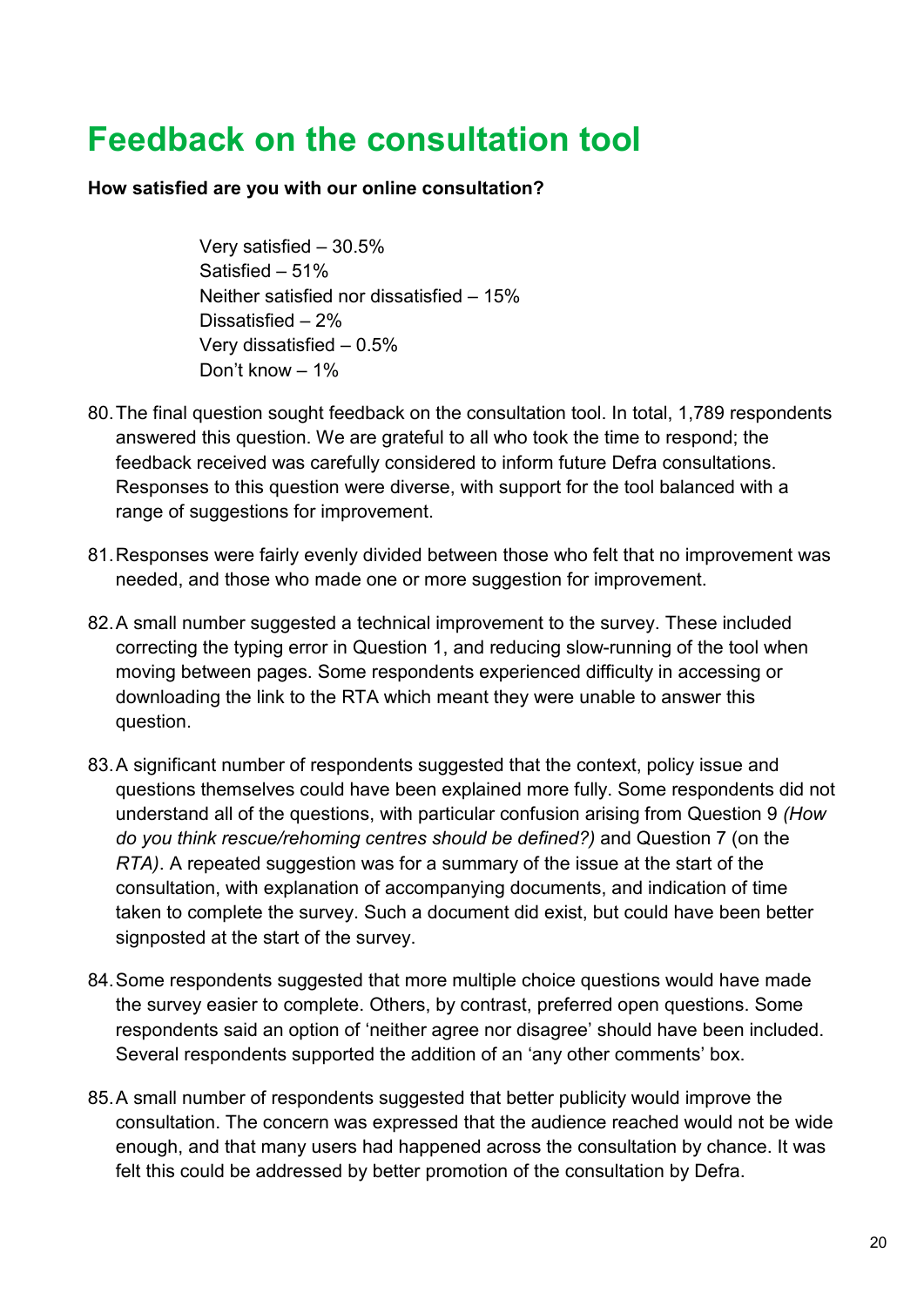# <span id="page-23-0"></span>**Summary of responses from stakeholders**

86.The consultation received a number of responses from key stakeholders representing animal welfare charities, small and large rescue and rehoming organisations, veterinarians and the pet seller industry. Many of these responses built on earlier submissions to the government's Call for Evidence. All of the large, national animal welfare charities supported the ban, including the RSPCA, Battersea Dogs & Cats Home, Cats Protection, Dogs Trust and the International Fund for Animal Welfare. The only notable exception was the Blue Cross who considered that a ban on third-party sales was not the most effective way to address welfare issues in the breeding of puppies and kittens. Opposition to the ban was also expressed by a number of licensed pet sellers. Organisations representing the wider sector such as the Canine and Feline Sector Group, British Veterinary Association/British Veterinary Small Animal Association (BVA/BSAVA) and Pet Industry Federation all supported the ban and proposal to license non-commercial rescue and rehoming centres. Local authorities represented by the National Companion Animal Focus Group - also supported the ban though had concerns about enforcement. In all cases, support for the ban was coupled with a range of recommendations for successful implementation.

### <span id="page-23-1"></span>**Ban on commercial third-party sales of puppies and kittens**

87.The arguments stakeholders put forward in favour of the ban supported Defra's assessment of the poorer welfare associated with third-party sales of puppies and kittens. Rather than revisit those arguments, this section of the report focuses on the recommendations put forward to inform the government's approach to implementation.

**Monitoring of licensed and unlicensed breeders** 

**"…if the supply and demand issue over puppies and kittens is not understood, and demand continues to remain high, then a ban is more likely to drive third-party sales even further underground than they already are, which cannot be good for welfare." [The Pet Industry Federation]** 

88.The consultation received responses from a small number of licensed pet sellers. They argued that the ban would not be able to address problems arising from unlicensed breeders. They pointed to the low number of people that currently hold pet shop licences as evidence that the majority of poor welfare puppies were bred and sold by unlicensed individuals. They highlighted a risk that the policy could reduce the supply but not affect the demand for puppies. This, it was suggested, could lead to an increase in the number of unlicensed breeders and illegal imports if the price of puppies increased as a result. Altogether, they considered that a ban might make it harder to monitor and enforce animal welfare standards.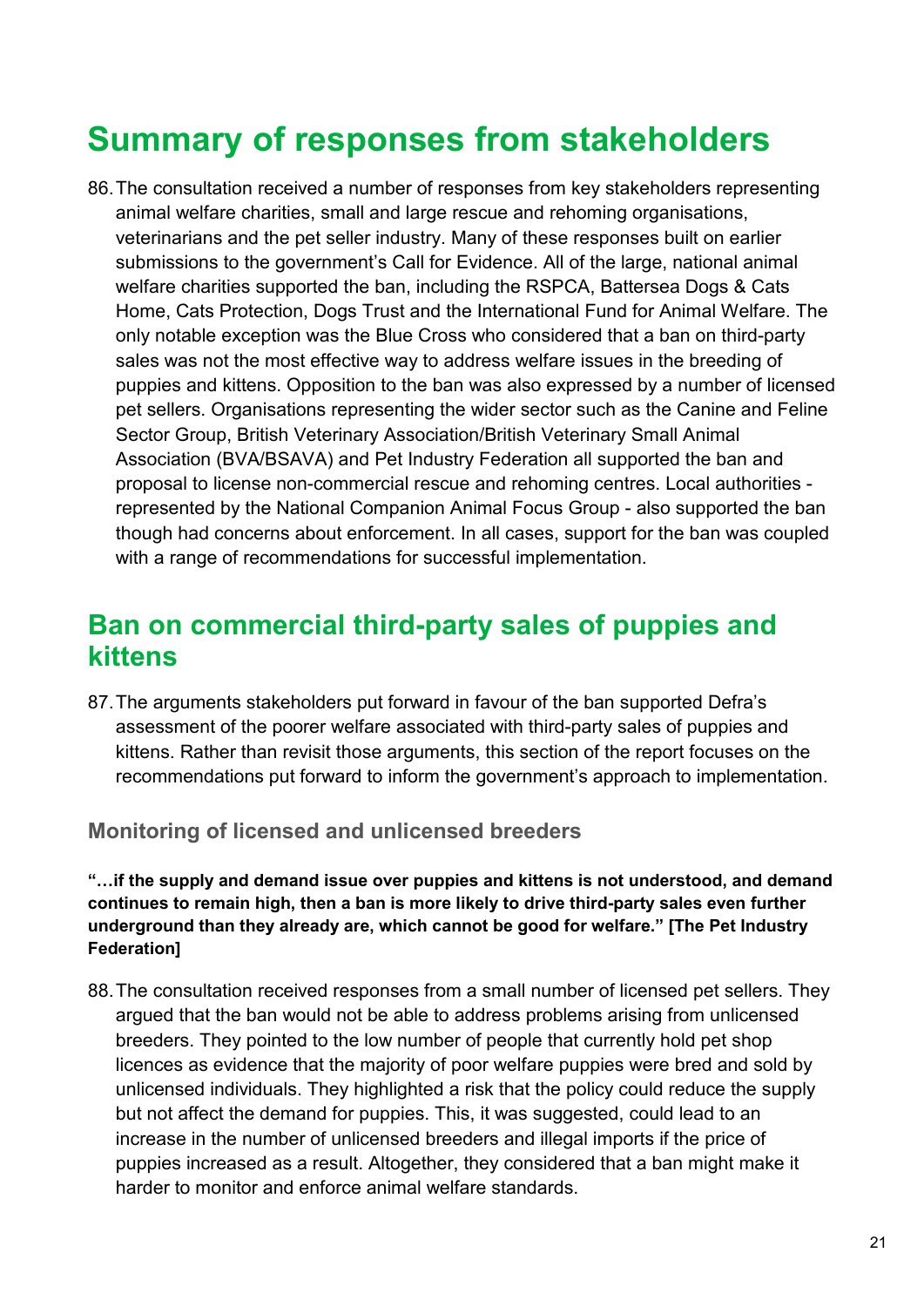89.Several stakeholders, including Dogs Trust, recommended the extension of licensing to all puppy breeders and sellers. This they argued, would provide full traceability across the breeding and sale of dogs, making it harder for the public to be duped by unlicensed third-party sellers purporting to be breeders. They also expressed concern that low-welfare breeders could evade current licensing and monitoring by producing under three litters a year, or by using stooge bitches and satellite breeding to mislead buyers. Cats Protection highlighted the fact that unlike puppies, commercial cat breeding is not currently a licensed activity. They noted that whilst the ban was intended to drive the public towards acquiring a new pet from a breeder or rescue centre, there was no mechanism for the public to identify a "legitimate" cat breeder. They, along with the BSAVA, recommended the use of the CFSG 'kitten checklist' and the 'Puppy Contract' (RSPCA) to help both buyers and breeders become better informed and accountable.

#### **Enforcement and online sales**

#### **"It is difficult to see how a ban would be effectively enforced when there is already a distinct lack of proactive investigative work by over stretched local authorities." [Blue Cross]**

- 90.The issue of unlicensed breeders and sellers was linked to the challenge of enforcing current and future animal welfare legislation. The National Companion Animal Focus Group (representing local authorities) asked many of the same questions that pet sellers had raised. They concluded that an effective enforcement regime would benefit from a national intelligence-led approach in order to tackle the trans-border nature of the puppy trade. The RSPCA recommended local authority partnerships as a way to share resources given that high-volume breeding establishments tended to be concentrated in certain local authority areas.
- 91.Online sales emerged as an issue of interest for the majority of stakeholders. BVA and BSAVA highlighted the importance of tackling online advertising, and recommended engagement with the Pet Advertising Advisory Group to define best practice.
- 92.In connection with online sales, stakeholders also raised concerns related to the growing import trade in companion animals and puppies in particular. The view that this was associated with poor welfare standards was shared by many stakeholders. They regretted that the ban would only apply to sales made in England, thus allowing buyers to continue to purchase from third-parties provided the sale was conducted outside of England. Close coordination with the governments in Wales, Scotland and Northern Ireland was recommended as was strengthened international enforcement.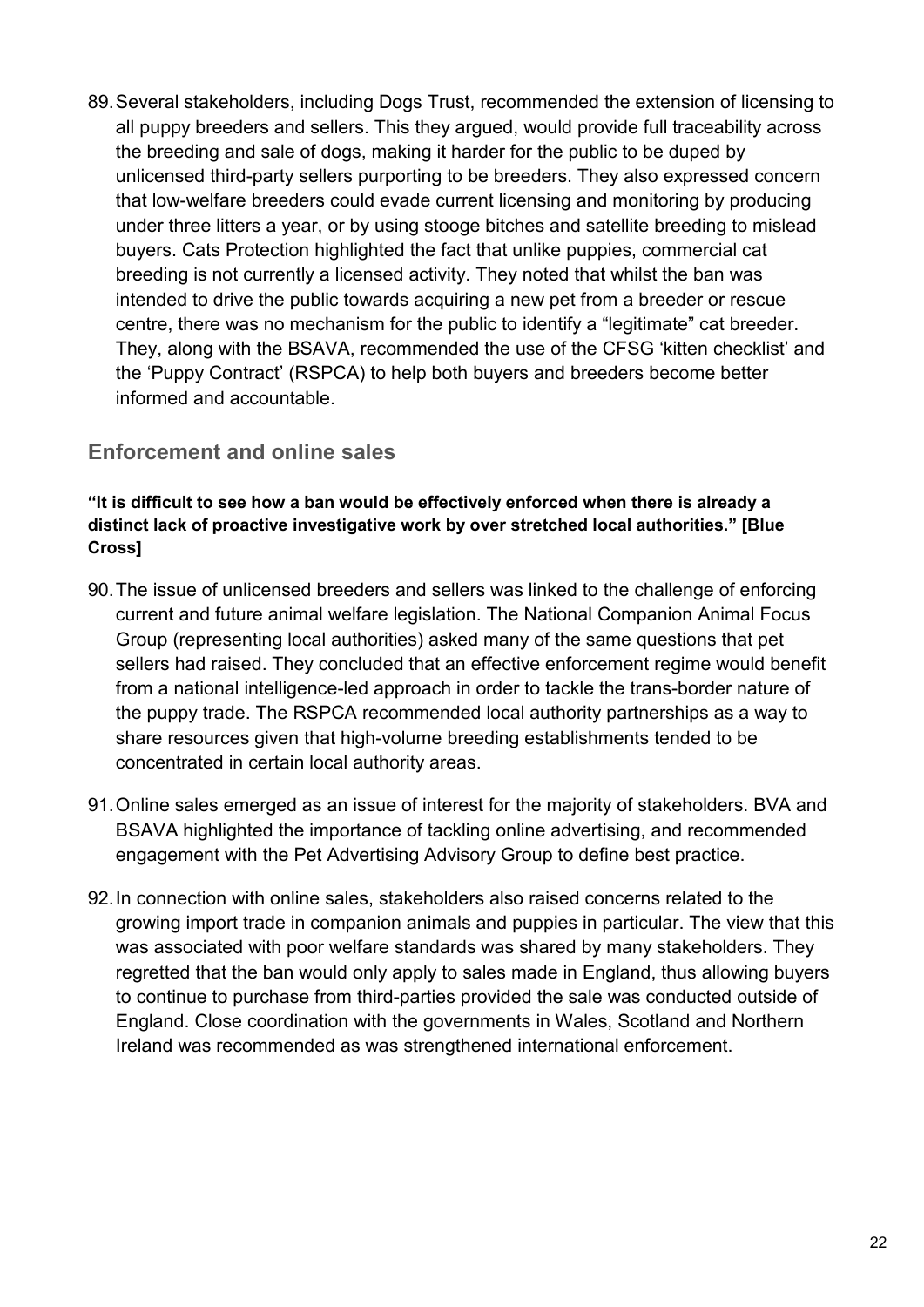#### **Public information campaign**

**"A third-party sales ban through new regulation, although making the practice illegal, is the right framework but needs partnering with strong messaging promoting the alternatives to influence buyer behaviour. This is important because the benefits of a ban will lie in the ability to move buyers away from low-welfare trading practices and towards higher-welfare rescue centres and good breeders." [RSPCA]**

93.All stakeholders supported Defra's proposal to accompany the ban with a public information campaign. They emphasised that a public information campaign should learn from the successes and shortcomings of previous public information initiatives led by the animal welfare sector. In particular, they recommended a focus on encouraging behavioural change rather than just information sharing. Bringing about a shift in consumer expectations and behaviour was considered key to successfully improving welfare standards in the breeding and sale of puppies and kittens.

### <span id="page-25-0"></span>**Regulatory triage assessment**

- 94.Most stakeholders offered constructive comments on the RTA. A common view shared by Battersea, the BVA/BSAVA, the RSPCA and the Dogs Trust was that the estimated cost for a puppy provided in the RTA was too low. Rather than the estimate of £154 per puppy, based on a review of Gumtree adverts in September, Battersea estimated that the average cost for a puppy was currently in the region of £702.35. The RSPCA queried whether the profits of third-party sellers had been underestimated. They referred to investigations that had found that three licensed third-party sellers in England were together making over £5 million gross annually from the puppy trade.
- 95.According to the Dogs Trust, the majority of third-party sellers were currently operating without a licence. The costs of these sellers discontinuing their business was not considered in the estimates. Dogs Trust also noted that the reasons why breeders sell to third-parties was poorly understood. If it was because of poor breeding conditions, the RTA would need to account for the costs of improving their environments to enable the public to buy directly from high-volume breeders. The joint response from Canine Action/Pup Aid/CARIAD noted that the wider costs of mass puppy breeding were not considered in the RTA. These included expensive veterinary care and the impact of diseases spreading to the wider canine population.
- 96.Several stakeholders commented on the paucity of data on kitten and cat sales in England and thus the difficulty of making an evidence based estimate of the number, value and type of kitten sales to inform an impact assessment of the ban.
- 97.Several stakeholders questioned the value set aside for the public information campaign. They considered £100,000 over two years to be inadequate for an effective campaign that would be able to engender lasting behavioural change. Blue Cross noted the investments previously made by the sector in information campaigns had not brought about the necessary changes, and so even greater investment was required.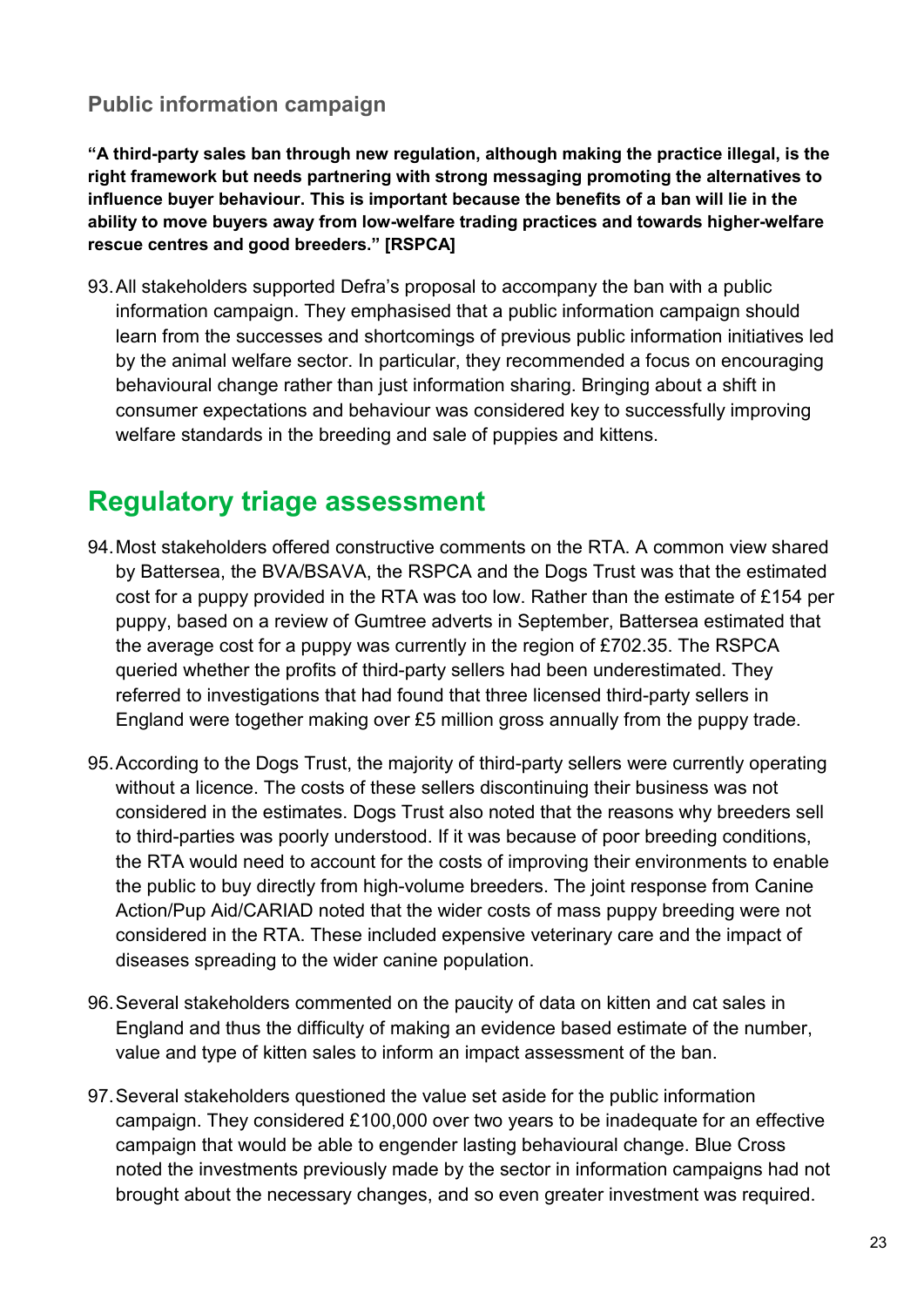98.Stakeholders commented on the absence of any costs related to enforcement in the RTA. The National Companion Animal Focus Group (NCAFG) recommended the RTA include an annual budget for regulation and enforcement.

# <span id="page-26-0"></span>**Licensing of non-commercial rescue and rehoming centres**

**"We rescue and rehome various animals ourselves, from horses and ponies, cats and kittens, dogs and puppies, to rabbits. We are non-profit and not registered as our donations fall under the required amount to register as a charity. I believe that issuing a licence to small rescues such as ours would prevent malicious rumours regarding donations received. It would also hopefully stop the unscrupulous 'rescues' from purely making money with no thought for the welfare of the animals." [Small independent rescue]** 

**"The licencing should cover not just organisations with a physical rescue centre, but also those who have no centres but use foster homes or boarding kennels; those who rehome from abroad; those who rehome from pounds and those who rehome as 'home from home' over the internet or Facebook." [National Animal Welfare Trust]** 

- 99.There was strong support for the licensing of non-commercial rescue and rehoming centres amongst the major animal welfare establishments operating in the UK. This support stemmed not just from the need to close the loophole if the thirdparty sales ban was introduced but also from broader animal welfare concerns. Amongst -smaller, independent rescue centres, opinion varied. Proprietors tended to be supportive whereas volunteers were more likely to express misgivings due to concerns about costs and capacity.
- 100. On the question of scope and definition, the major animal welfare charities generally supported broad and wide-reaching regulation. Most were of the view that licensing could over time be extended to establishments providing for other species, not just cats and dogs.
- 101. The species most commonly raised other than cats and dogs were rabbits and equines. In regards to the latter, the consultation received a joint submission from the World Horse Welfare in association with the British Horse Council, Horse Trust, British Equine Veterinary Association (BEVA), and the British Horse Society (BHS). They recommended a three year lead in time before compulsory licensing was introduced. Redwings Horse Sanctuary also supported the inclusion of equine sanctuaries in any future licensing regime in light of experiences of animal cruelty and neglect that they had witnessed. They argued that the sector would welcome compulsory licensing, and that the risks to small sanctuaries was minimal.

**"Given that these individuals may be taking public funding to care for the animals and that they may not have the expertise, facilities or even inclination to care for them properly, we believe there are many reasons why all establishments purporting to rescue and rehabilitate vulnerable animals should be regulated. Self-regulation is simply not sufficient. Those**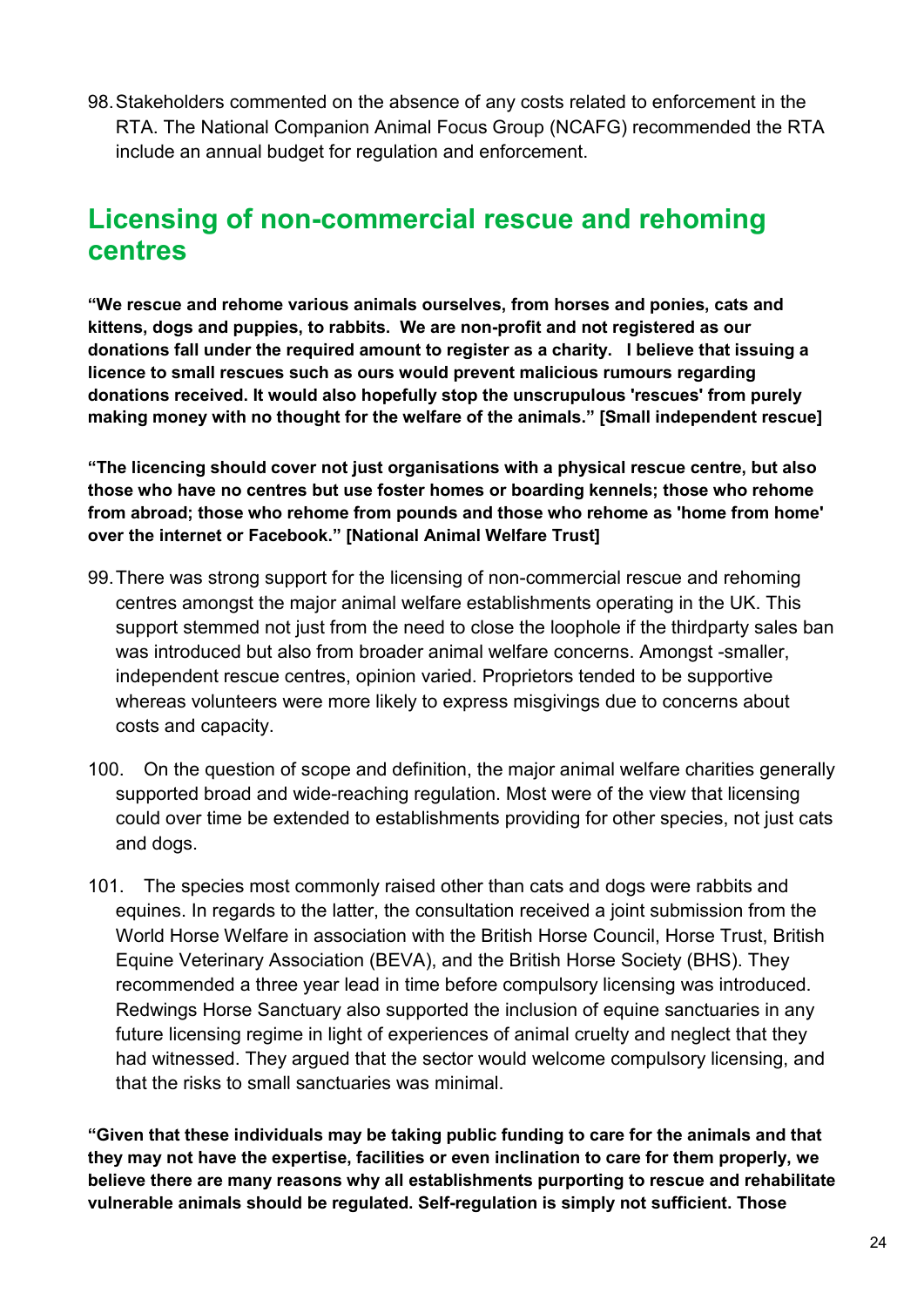#### **establishments that would be willing to self-regulate and in fact are already active in selfregulatory groups are precisely not the organisations that are of concern." [Red Wings Horse Sanctuary]**

102. Stakeholders also tended to favour definitions based on the activity rather than the scale of operations. In this way, the RSPCA stated that '*We do not believe there should be a size/animal number threshold below which any establishment should be excluded from licensing.'* 

#### **Definition**

103. Support for two existing definitions was shared by some stakeholders. Blue Cross and the Pet Industry Federation were content with the definition developed by the former Companion Animal Welfare Council (CAWC):

**"A rescue/re-homing centre is an establishment which:**

**(1) receives companion animals which for whatever reason have become displaced from their usual place of keeping; and** 

- **(2) provides for their immediate needs; and**
- **(3) carries out one or more of the following in relation to such animals:**
- **(a) the provision of long-term or lifetime care;**
- **(b) re-homing;**
- **(c) arranging euthanasia**
- 104. Dogs Trust and the Canine and Feline Sector Group preferred the definition proposed by the Animal Welfare Network of Wales (AWNW). The main difference between the two is that the CAWC definition is focused on companion animals, whereas the AWNW definition includes all animals:

**"An Animal Welfare Establishment (AWE) is a person, organisation or establishment who holds themselves out to receive vulnerable animals on a regular basis, whether companion, farmed, protected or other animals, with a view to either rehoming, rehabilitating or providing long term care."** 

105. Battersea Dogs and Cats Home's proposed definition was the only one that explicitly included a not for profit requirement:

**"An organisation or unincorporated association whose main or sole objective is to provide care for animals (or arranging for the care of animals) who have no owners or whose previous owners are unwilling or unable to care for and where possible finding them a new home on a not for profit basis."**

106. Cats Protection did not provide a definition but did note that any definition should distinguish between commercial and non-commercial operations, with only the former subject to the third-party sales ban.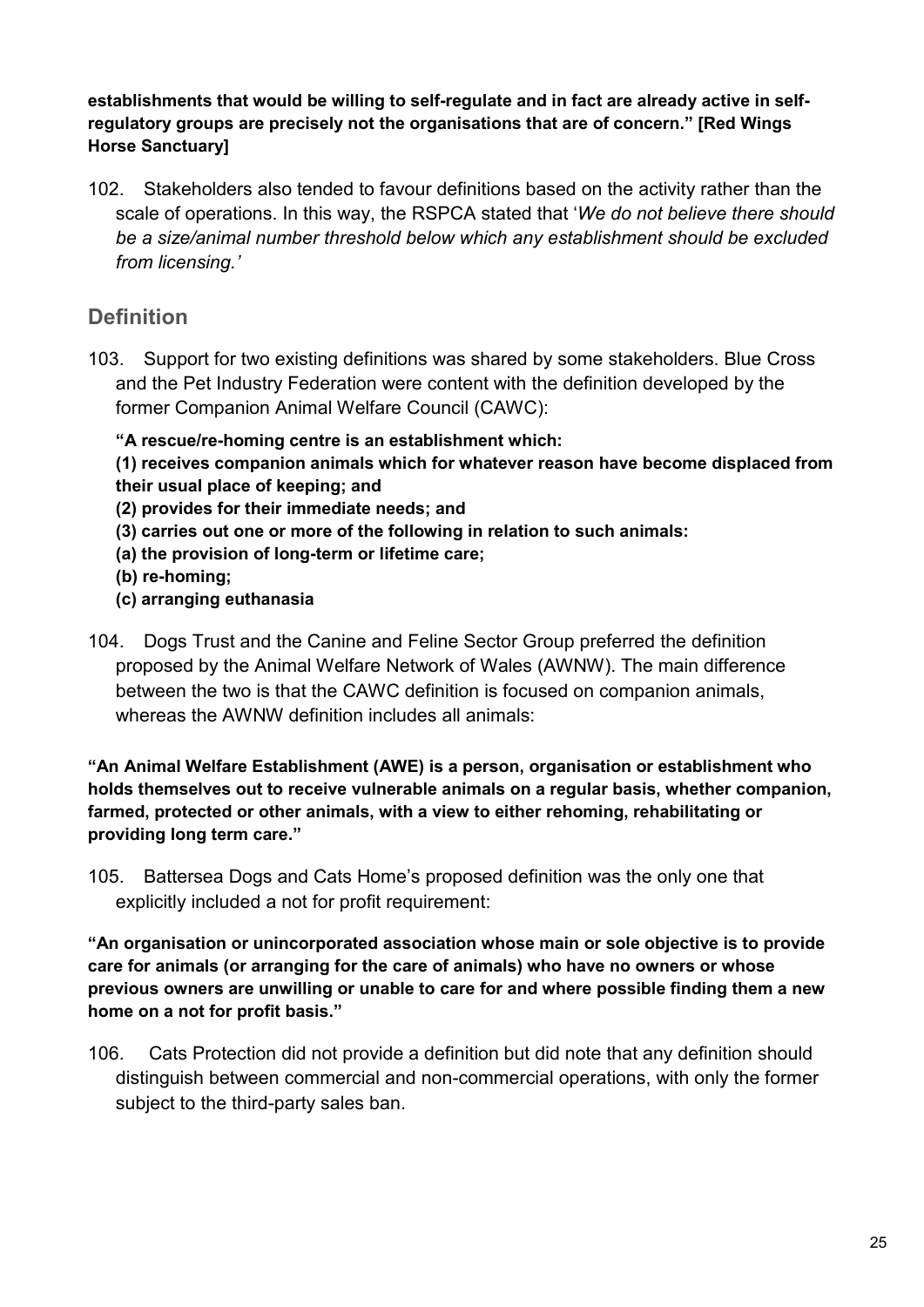# <span id="page-28-0"></span>**Government response**

107. The government wishes to thank all those who responded to the consultation. The scale of the response serves as a reminder of the great importance attached to matters of animal welfare by the British public. The views of respondents and stakeholders have been considered very carefully. We welcome the high-level of support for both the proposal to ban commercial third-party sales of puppies and kittens and introduce a licensing regime for non-commercial rescue and rehoming organisations.

### <span id="page-28-1"></span>**Commercial third-party sales of puppies and kittens**



- 108. There was overwhelming support for the introduction of a ban on commercial thirdparty sales of puppies and kittens with 96.5% of respondents agreeing with the proposal. The arguments put forward in favour of the ban aligned with Defra's own assessment of the poor welfare associated with third-party sales. Therefore, the government will introduce the necessary amendments to the 2018 licensing regulations, prohibiting the sale of puppies and kittens by third-parties.
- 109. Consequently, if the holder of a licence to sell pets under the 2018 licensing regulations was to sell a kitten or puppy that they have not bred themselves this would constitute a breach of their licence which is an offence under regulation 20(1)(a) of the 2018 licensing regulations and subject to an unlimited fine. The local authority would then be able to take enforcement action. In cases where no licence was held, the pet seller would be committing an offence under section 13(6) of the Animal Welfare Act 2006 of selling pets without a licence. If found guilty of selling a pet without a licence the pet seller would be subject to a prison sentence of up to six months and/or an unlimited fine. We will consider the timing of the ban and whether transitional provisions would be appropriate to allow commercial third-party sellers to comply with these changes.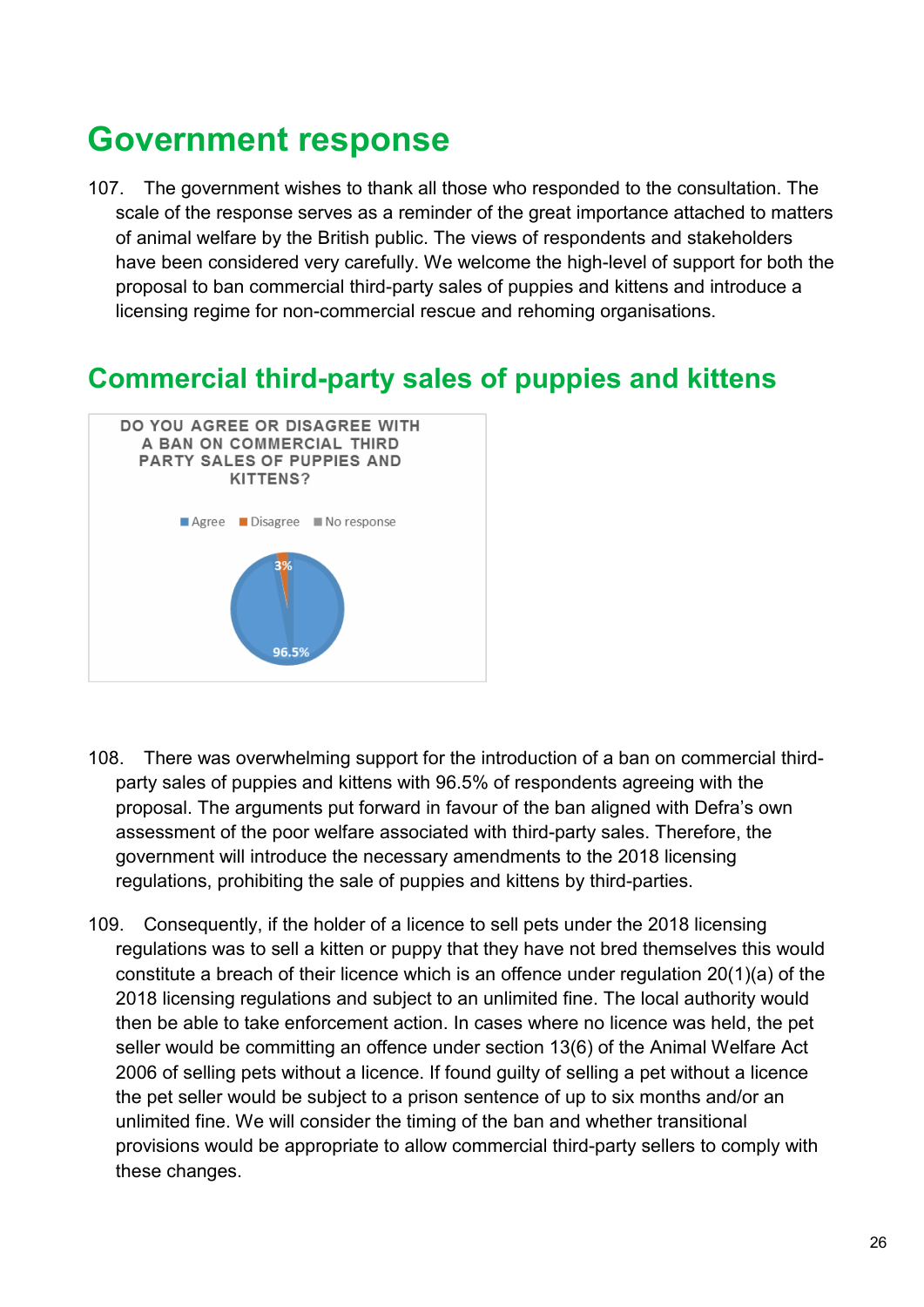- 110. The consultation proposed three policy options, one of which included a public information campaign to accompany the ban. Most respondents supported this approach and the government will work with animal welfare organisations to deliver the campaign alongside the ban. We will look at the costs and aims of an effective campaign in light of the feedback received from stakeholders.
- 111. Whilst the overwhelming majority of respondents were supportive of the proposed ban, a number of concerns were raised that will require further consideration and consultation with relevant stakeholders. This included issues related to the effective enforcement of the ban; coordination with devolved administrations; the impact on licensed breeders and pet sellers; and consequences for supply and demand in the pet trade. We will consider these matters carefully in the course of preparing the regulations.
- 112. The ban would apply to all sales which are conducted in England. This would include third-party sales conducted here relating to animals which have been, or which are subsequently, imported, or puppies and kittens that are bred in other parts of the UK to be sold in England. The ban would not apply to sales that are conducted outside of England with the puppies and kittens then being delivered to their new owners in England. The government will share the evidence submitted to the consultation with the devolved administrations and pursue where appropriate and practicable, a coordinated approach.
- 113. It has been noted that the ban may result in more sales being conducted outside of England, with puppies and kittens delivered to their owners after sale. Enforcement efforts to address the issue of non-compliant (for example, underage) puppies and kittens being imported into England from other countries will need to remain a priority. We have increased resourcing at major UK ports, and have also increased intelligence sharing through our Dog Importation Task Force which consists of national enforcement agencies such as the Animal and Plant Health Agency, HM Revenue and Customs and the Police as well as the RSPCA, who are forming a collaborative partnership to disrupt puppy smuggling. Through this and ongoing international engagement, we will continue to look at how to strengthen enforcement, now and as we leave the EU.
- 114. With publicity for the ban on commercial third-party sales and an encouragement to buyers to source their pet from a legitimate breeder, there should be a significant reduction in sales which take place in other countries leading to puppies and kittens subsequently being delivered here.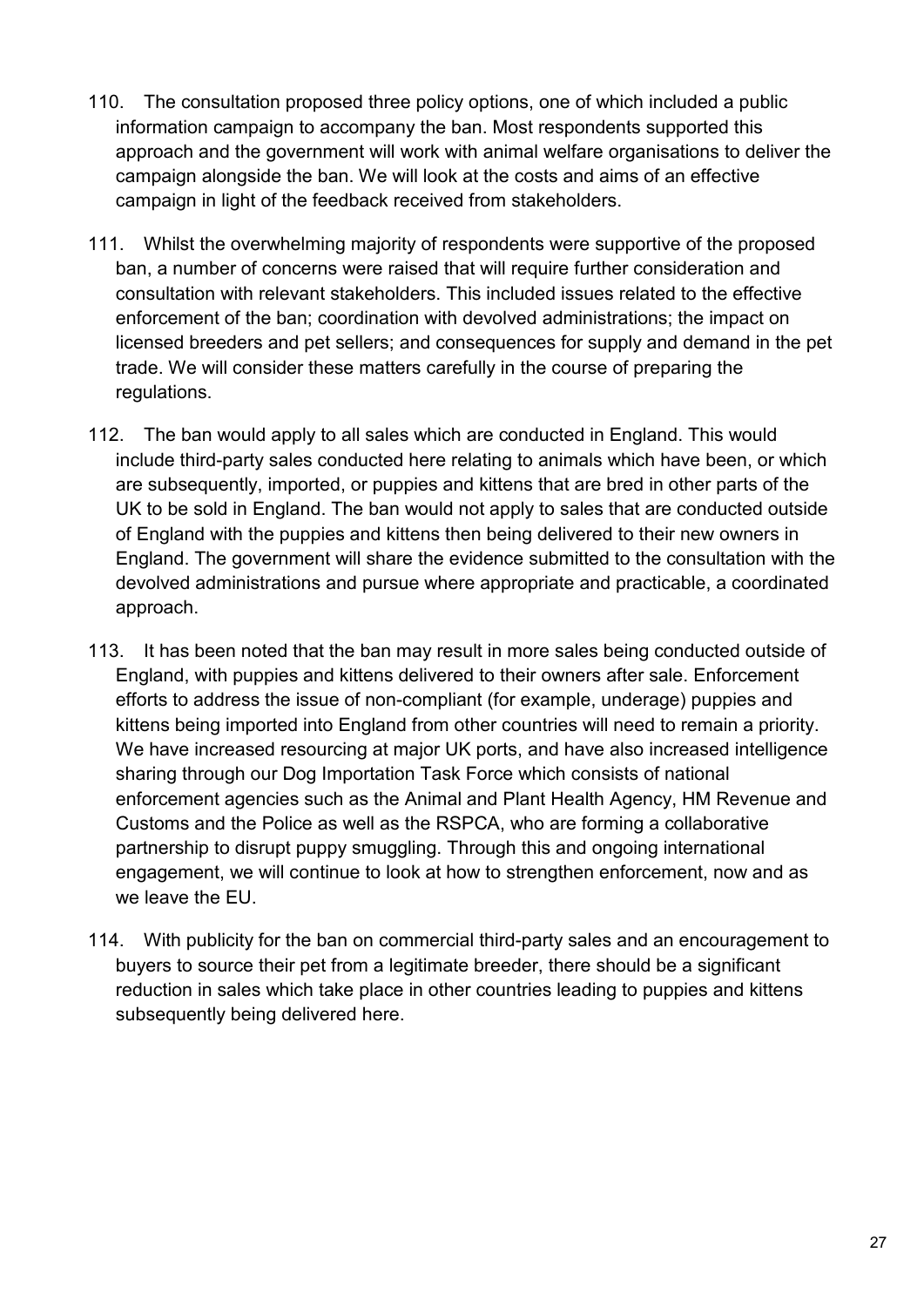## <span id="page-30-0"></span>**Licensing of non-commercial rescue and rehoming centres**



- 115. The Call for Evidence which preceded the consultation brought to light concerns that third-party sellers might present themselves as rescue and rehoming organisations in order to evade the ban. Animal welfare charities recommended licensing such facilities as a means to close this loophole. Already rescue and rehoming organisations that operate as a commercial business are required to have a licence to sell pets. These organisations would be subject to a ban on commercial third-party sales.
- 116. The government welcomes the high-level of support amongst respondents for the proposal to extend the 2018 licensing regulations to include pet rescue and rehoming centres. Many rescue and rehoming organisations expressed strong support for the proposal, welcoming the introduction of licensing as a means to establish minimum animal welfare standards across the sector. We also note the concerns raised by some respondents about possible unintended consequences of licensing for small rescue centres. The valuable work that rescue and rehoming centres do in caring for vulnerable animals is greatly appreciated. The government does not wish to adversely affect this important work which is often carried out on a voluntary basis. However, evidence provided by respondents indicated that there are considerable variations in standards of animal welfare across the sector. On this basis, we intend to conduct further consultation on this matter, in order to understand the views of rescue and rehoming centres themselves, and the possible impacts of licensing on the sector. Following these detailed discussions with stakeholders, and when Parliamentary time allows, the government may extend the scope of the 2018 licensing regulations to cover this activity.
- 117. In the meantime, in order to prevent third-party sellers from presenting themselves as rescue and rehoming centres, we will work with the Canine and Feline Sector Group and local authorities to develop specific guidance to help distinguish between noncommercial rescue and rehoming centres, which are not currently subject to licensing,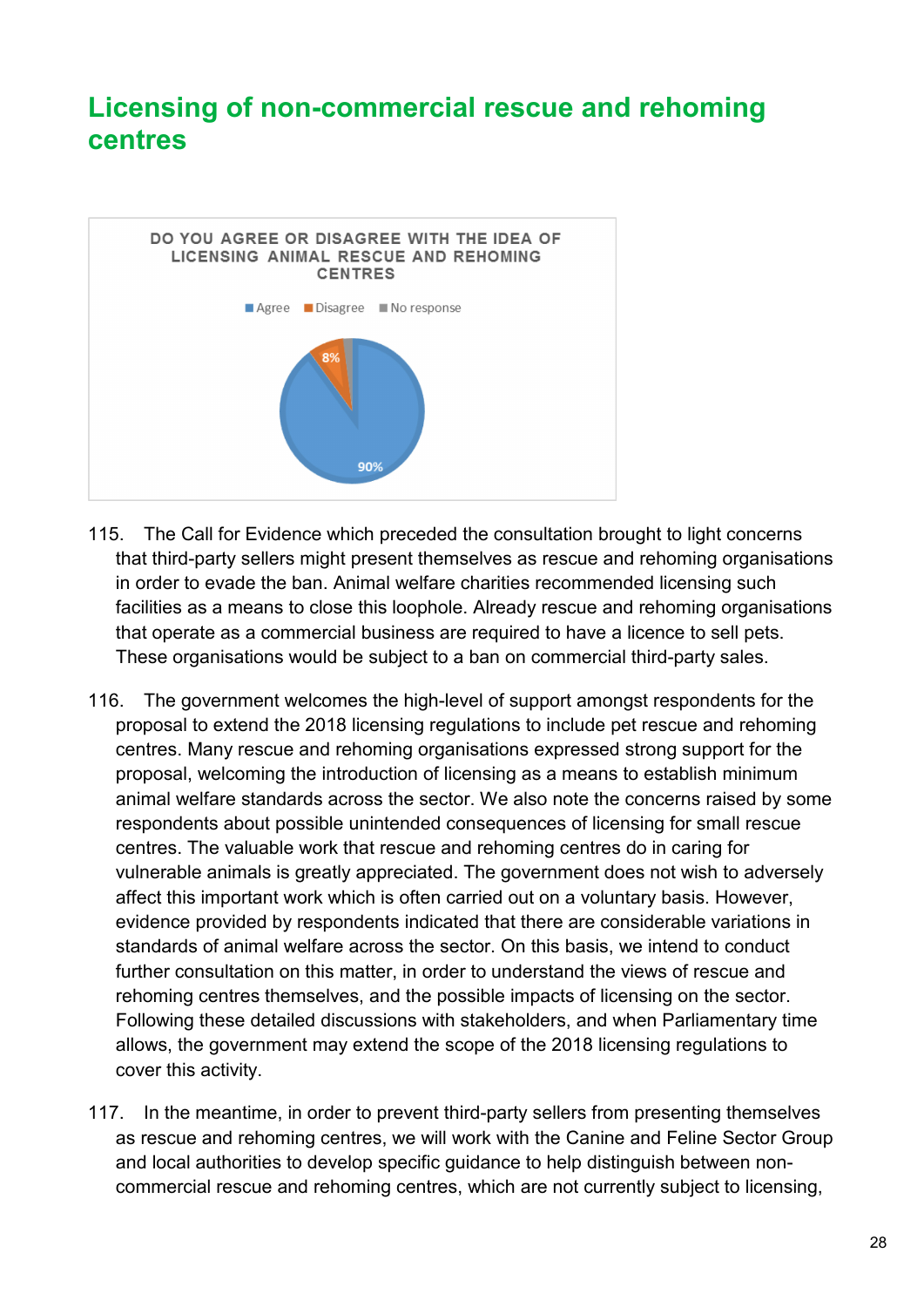and a commercial rescue and rehoming centres required to have a pet seller's licence and subject to the ban on third-party sales. In this way, the ban will also apply to organisations that specialise in importing rescued puppies where the sale is conducted in England and undertaken as a business activity.

# <span id="page-31-0"></span>**Conclusion**

118. The government greatly appreciates the time taken by so many to respond to the consultation. We have carefully considered all of the responses and tried in this summary to reflect the breadth, depth and diversity of opinions shared. We welcome the overwhelming support for the government's proposal to ban commercial third-party sales of puppies and kittens and introduce a licensing regime for rescue and rehoming centres. The government will legislate on these issues when parliamentary time allows following further consultation with relevant stakeholders.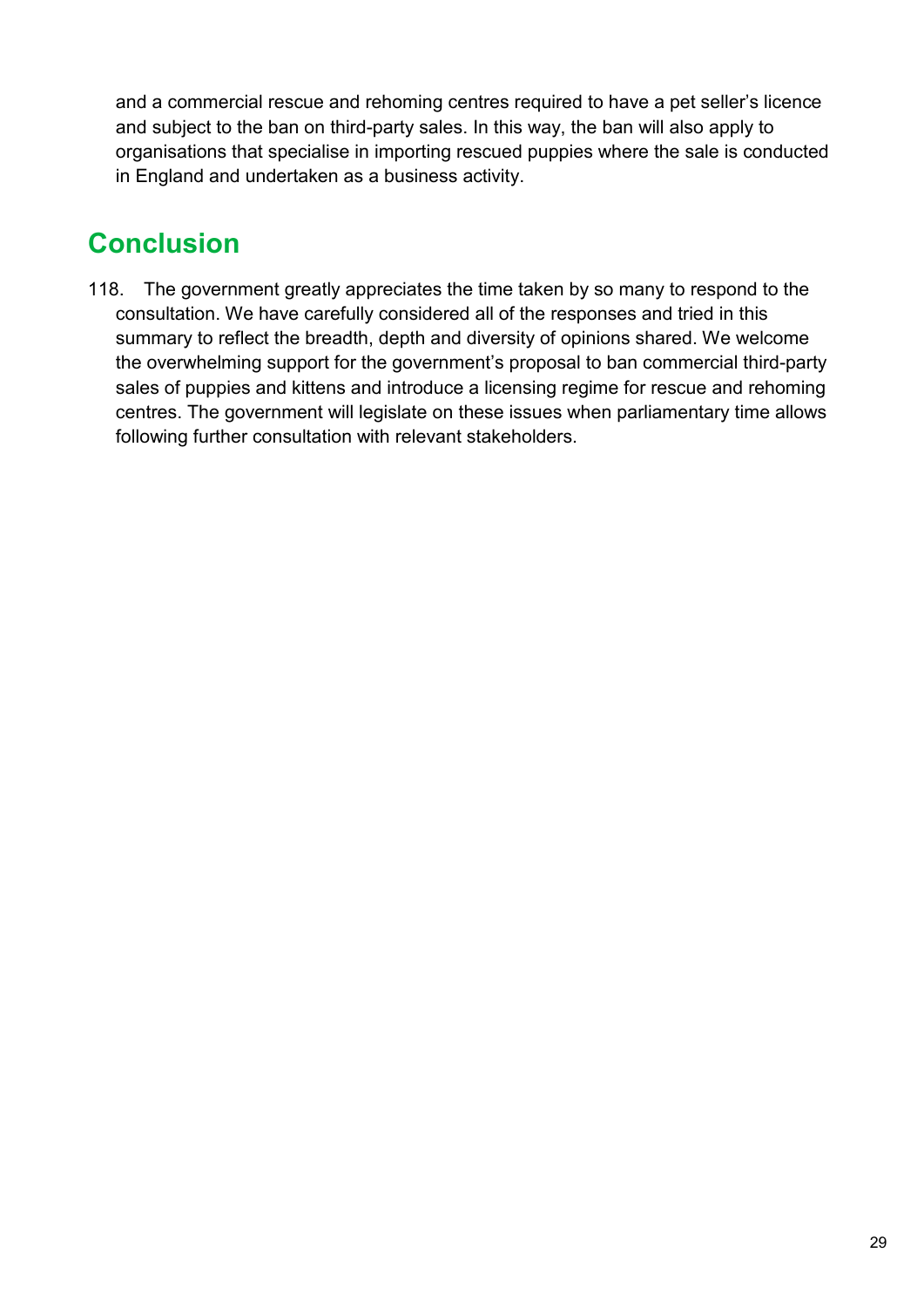# <span id="page-32-0"></span>**Annex A: Selected list of businesses and charitable organisations that responded to the consultation**

*This is not an exhaustive list, it only includes organisations that have a specific interest in the consultation's proposals. Organisations and individuals who requested anonymity are not listed below. Where an individual has indicated that they volunteer for an organisation, this has not been recorded as an official response from that organisation.* 

# <span id="page-32-1"></span>**National animal welfare organisations**

Battersea Dogs and Cats Home Blue Cross BVA/BVASA Canine Action / Pup Aid / C.A.R.I.A.D Canine and Feline Sector Group Cats Protection Conservative Animal Welfare Foundation Dogs Trust Mayhew National Animal Welfare Trust National Companion Animal Focus Group Redwings Horse sanctuary RSPCA The International Fund for Animal Welfare The Pet Industry Federation

## <span id="page-32-2"></span>**Small and independent animal welfare organisations**

4 Positive Paws Aireworth Dogs in Need Angels Small Paws Dog Rescue Animal Rescue Centre Barking Mad Dog Rescue Basset House Rescue Bliss Cavalier Rescue Bristol Animal Rescue Centre Cairn Terrier Relief Fund **Cottontails** Dean Farm Trust Dumfries and Galloway Canine and Rescue Centre